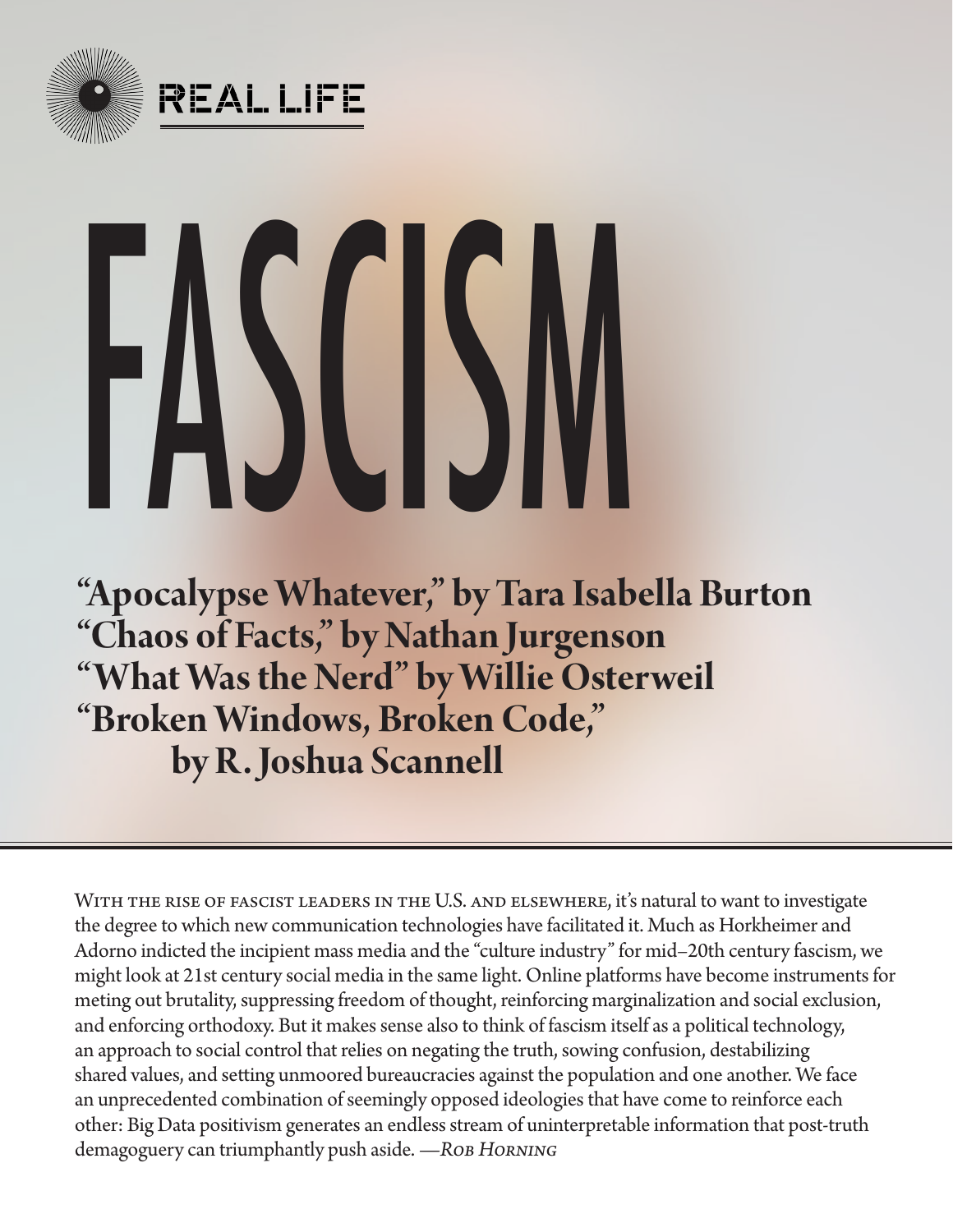# APOCALYPS **HV**

# The making of a racist, sexist religion of nihilism on 4Chan by TARA ISABELLA BURTON

MONG THE WHITE nationalists on 4chan's "politically incorrect," or /pol/ board and of "alt-right" Twitter—or anywhere you might run into a picture of Pepe the Frog—there is a mong the white nationalists on 4chan's "politically incorrect," or /pol/ board and on "alt-right" Twitter—or anywhere you might cryptic but popular saying: "Praise Kek." Kek is how *World of Warcraft* translates "lol" when it's revealed to members of opposing alliances, but it is also, conveniently, a name for a serpentheaded Egyptian chaos god.

Among shitposters, these two identities have been conflated to make Kek a kind of ironicized divinity invoked to account for "meme

magic"—when something espoused and affirmed in the digital realm also becomes true beyond it. Memes about Hillary Clinton being sick, for example, "came true" when she collapsed of pneumonia this past September 11. And Fidel Castro's death—occurring on the capitalist holiday of Black Friday—has been making the Twitter rounds with the same "praise Kek" tag.

Most of the people posting about Kek don't actually *believe* that Pepe the Frog is an avatar of an ancient Egyptian chaos god, or that the numerology of 4chan *"gets"*—when posts are assigned a fortuitous ID number—somehow predicted Donald Trump's presidential victory. (Theodør K. Ferrøl goes into more detail about that claim here.) It's a joke, of course—but also not a joke. As one self-identified active member of the alt-right told me, "I don't believe in God. But I say *'Praise Kek'* more than I've ever said anything about God."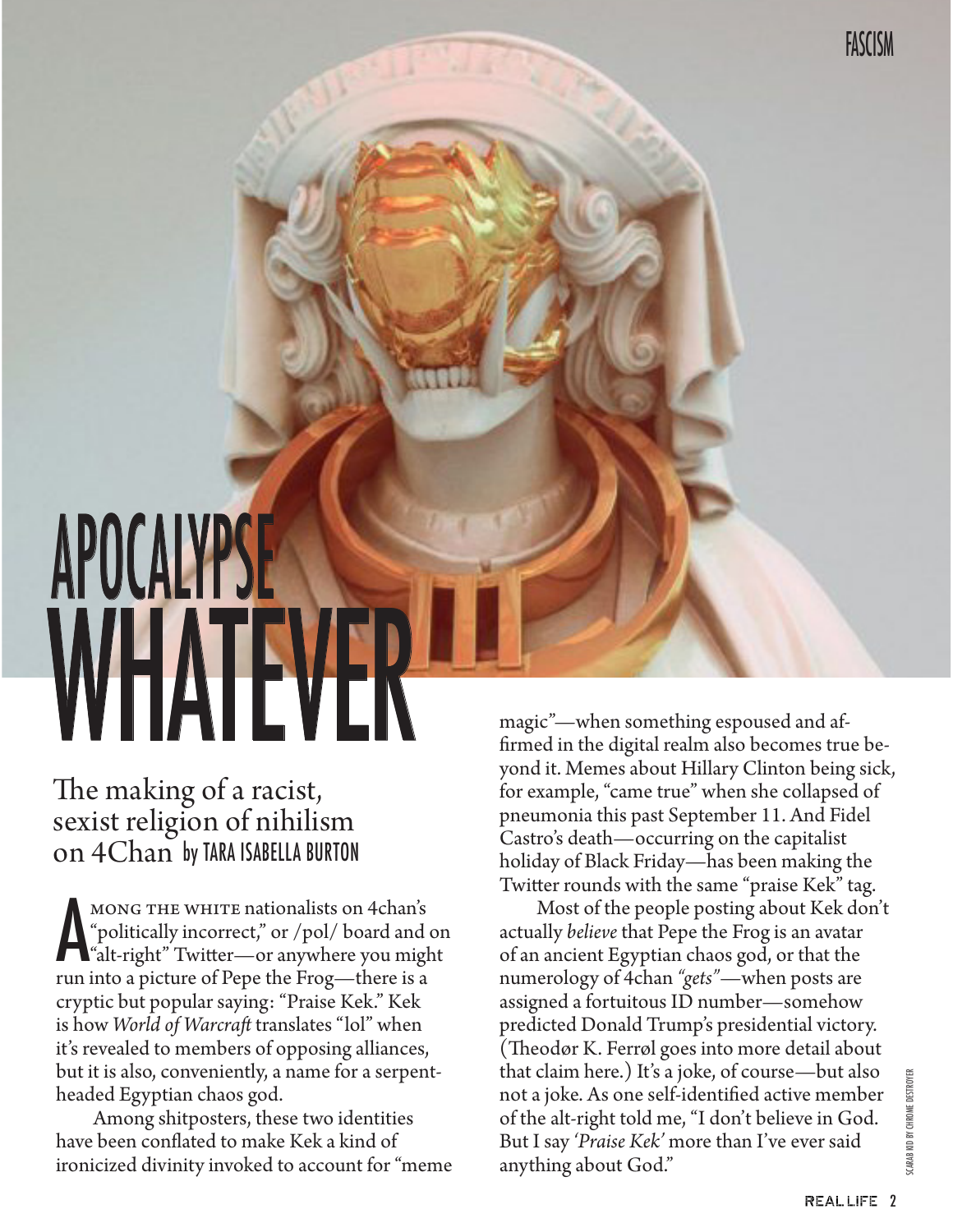If I've learned anything as a historian of religion, it's that belief is flexible. The actual propositional content of doctrines has little to do with how religion works socially. Far more than the content of faith as such, what makes religion religion are the images and rhetoric loaded with atavistic and esoteric archetypes (chaos; order; Kek; frogs; a "God Emperor," to use a common 4chan appellation for Donald Trump) that tend to propagate virally, independent of a centralized source, because they tie into the cultural zeitgeist or answer some cultural need. They allow for a collective affirmation of identity that puts self-creation in dialogue with metaphysical questions about the universe. Religion often functions in this sense as a kind of dictionary: a compendium of symbols and their meaning that also allows for shared communal discourse: a "language" of stories we tell one another about our selves and our world.

From this perspective, it doesn't matter whether Kek is "really" a chaos god. Sociologically speaking, he might as well be. Likewise, meme magic, to the extent that that it serves as a record of cultural engagement, is real too. So too the "reality" of ubiquitous fake news sites, which, while being wildly inaccurate propositionally, nevertheless govern events—just look at the controversy over "Pizzagate"—to an extent that renders them functionally significant: narratives, no less than an account of the Fall or salvation, that govern who we are.

Given the ideological anarchy inherent in shitposting, it tends to defy analysis. Shitposters, who are bound by nothing, set a rhetorical trap for their enemies, who tend to be bound by having an actual point. Attempts to analyze what shitposters are doing, or what their posts really mean, does nothing to defuse them; instead it reinforces their project by amplifying their signal. Shitposting can't be refuted; it can only be repeated.

## 00 O

In their apparent indifference to content and their commitment to aestheticized irony, shitposters resemble the disengaged ironists the 19th-century philosopher Søren Kierkegaard dis-

cussed in texts like *The Concept of Irony* and *Either/ Or.* According to Kierkegaard, the ironist "poetically composes himself and his environment with the greatest possible poetic license" and lives "in this totally hypothetical and subjunctive way." Every act is an act of self-creation: Stories that are told are not descriptive of "true" facts out there but rather ways in which the ironist can prove his power, his philosophical strength, his verbal dexterity. He says things just to be the sort of person who says them. The ironist maintains his power by taking no position, starting every argument anew. "There is something seductive about every beginning, because the subject is again free, and it is this pleasure the ironist longs for," Kierkegaard writes in *The Concept of Irony.* "In such moments, actuality loses its validity for him; he is free, above it." For that freedom, the ironist is willing to say anything, make any argument, undeterred by any fear of being called to account. That is, the ironist is the proto-troll.

Kierkegaard's ironist came of age in the an era of increasing technological production, urbanization, secularization, and—ultimately—alienation. Shitposters have come of age in an era no less turbulent. They too live in a time of economic uncertainty and spiritual apathy in which foundational myths about the self and its role in the cosmos seem to have been rendered obsolete. To fill the void, the ironist and the shitposter both create a self-image characterized by the freedom to say and do anything, beholden to nothing and to nobody—a freedom that finds expression through transgression, saying things (racist, sexist, etc.) "nobody else" will say—except, of course, for the shitposters. This is how the stories the "alt-right" tells about itself take on a religious quality. They are predicated on a desire for a meaningful narrative of the world that allows for participation.

Here, too, the narrative of individuality and freedom is illusory. The "anarchy" of the alt-right depends on that dictionary of symbols—and thus a shared discourse. The shitposter can say whatever he wants, but the second he says "praise Kek," he's tempering his individuality with solidarity. He's not a Lone Ranger but rather part of a group whose stated fascination with cowboy individualism is at odds with the intense collectivism of internet culture—a culture where likes, reposts,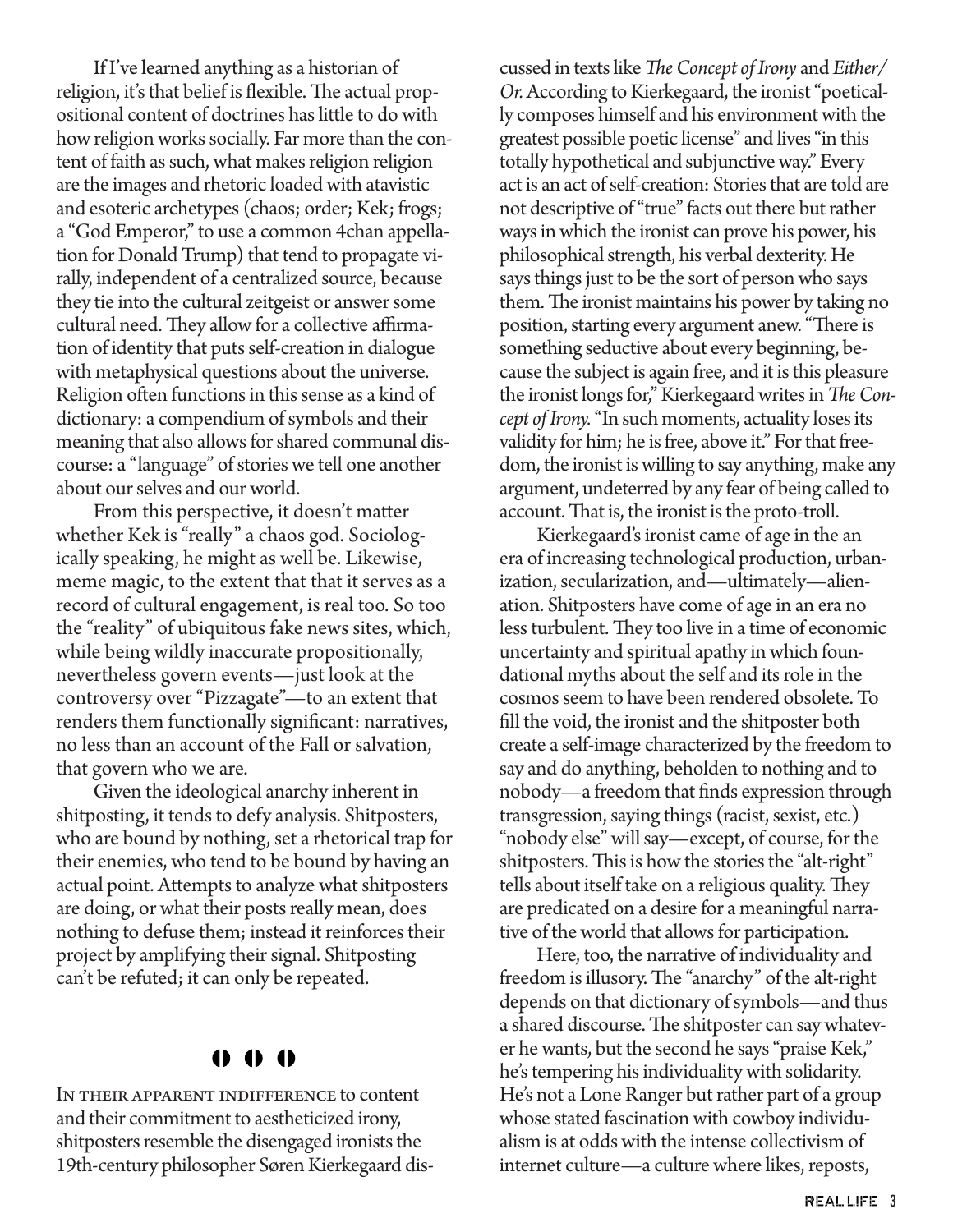up-votes, hearts, and other expressions of communal acceptance take on outsize importance. There is something intensely collectivist about even the most outrageously social-contract-breaking denizens of the internet. Just look at the way Reddit closed ranks around its ur-troll violentacrez.

The alt-righter defines himself, as he does his god of chaos, against the limitations of civilization, the restrictions placed upon him by the social contract. Yet he is "civilized," to the extent that his discourse is dialogue. Every time a meme is replicated or a symbol is reused, it only strengthens the socially determined bond of meaning. The constructed narrative of uniqueness and freedom that an alt-righter adopts in fact depends on the collective meanings ascribed by his group to his actions. To put it simply: Shitposting only matters insofar as it lets you feel in on the joke, and being in on the joke demands an in-group agreement of what the joke actually is. No one shitposts alone. But shitposting nonetheless imbues a powerful sense of individual significance.

The anthropologist Clifford Geertz, in his account of religion, famously defines it as a

system of symbols which acts to establish powerful, pervasive, and long-lasting moods in men by formulating conceptions of a general order of existence and clothing those conceptions with such an aura of factuality that the moods and motivations seem uniquely realistic.

In other words, religion isn't simply or simplistically an *order of existence* (which is to say, a metaphysical grand narrative), nor is it just the "collective effervescence" or affirmation of group identity as an older sociologist of religion like Emile Durkheim might have it. Rather it's the space in between: the symbols (and memes) that a group creates and reinforces through communal discourse, and the individual conception of self (one's "story," even) that comes from the role the self plays with respect to these those symbols. If Pepe is a god, it's not just because the alt-right has a need for religion (although, insofar as any contemporary group cries out for a meaningful narrative of self, I would argue that they do). It's also because gods are made of memes.

Doing things for the lulz—spreading

joke-memes, reinforcing ideas and symbols within a community, promulgating them more widely is, by Geertz's definition, a supremely religious act.

That is not to say that white supremacy and white nationalism are not major parts of the altright movement; they are, and it absolutely is. To do something *for the lulz* and care nothing for the embodied consequences is the product and promulgation of a malignant structural racism. Only someone who has always had enough privilege to never have to reckon with the consequences of one's words could participate in such a movement and keep up with the profound disengagement it demands. Kierkegaard's ironist, in other words, has to be a straight white man.

But the average 4chan alt-righter does not see himself as a "real" racist, nor is racism necessarily what he would regard as his primary motivating factor. His racism is secondary to his understanding of himself as *free,* an Alamo-style resister (including against outside and/or nonwhite cultural forces), a masculine agent not subject to such feminized niceties as politeness and compassion. The way he sees it, he's throwing rocks through the Overton window—regardless of what else gets smashed in the process.

The alt-righter doesn't need a nation to be a white nationalist. When they praise Kek or joke about participation in the "meme wars of 2016," they are taking part in a collective narrative that is no less powerful than, say, the primal patriotism of populist celebrity-statesman Gabriele D'Annunzio's irredentist march to take the city of Fiume from Allied forces in 1919, or the no less heady Wagnerian nationalism of the German *völkische Bewegung* that helped spawn the Nazis. The alt-righter's "nation" is a hero-narrative about how the freedom of the individual (masculine) self can be secured, in part by adopting the toxic rhetoric of overt white supremacy.

## 000

There's a theory—the "lipstick effect"—that claims that spending on minor luxuries increases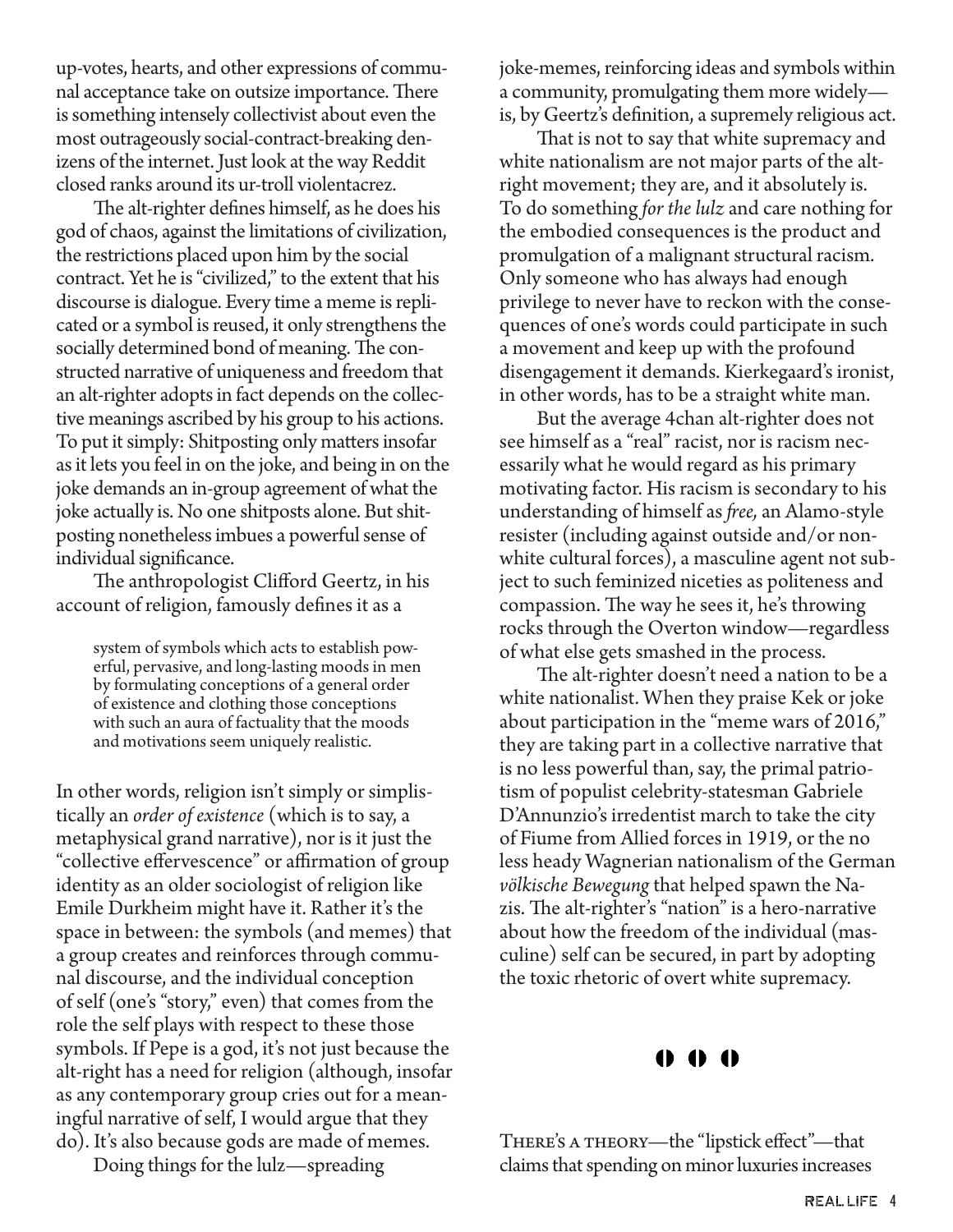during economic downturns. Being able to tell stories about ourselves rates high on the modern list of necessities. We may be broke, but we can at least like what we see in the mirror. It speaks to the centrality of identity as a human need, to feel like we matter even in the apocalypse. Praising Kek, in such a world, is more than a shibboleth, or even a battle cry. It's an affirmation of the self. If meme magic is real, it means the self is a little bit magic too.

To promulgate meme magic is to claim for oneself a higher code, a deeper freedom that derives from seeing the world as constructed, and constructable, rather than given. From this perspective, the "real" world—with its rules, its restrictions on what you can and cannot say, what you can and cannot do in public—is secular, in the sense that it lacks meaning. It is an un-sacred space, and thus nothing there can or should be treated with respect. In the world of Kek, affecting the world with racist lies and memes—all with an ironic smirk—returns the possibility of free, meaningful action to believers, and makes them heroes. The freedom to not really mean anything you say becomes the only way to have meaning in life. Irony is the greatest freedom of all.

In "The Work of Art in the Age of Mechanical Reproduction" (1936), Walter Benjamin characterized Europe as a society whose "self-alienation has reached such a degree that it can experience its own destruction as an aesthetic pleasure of the first order." But he also warned that "all efforts to render politics aesthetic culminate in one thing: war." As an example of this aestheticization, he cited the Italian futurist F.T. Marinetti, who wrote in a 1912 manifesto:

War is beautiful because it establishes man's dominion over the subjugated machinery by means of gas masks, terrifying megaphones, flame throwers, and small tanks. War is beautiful because it initiates the dreamed-of metalization of the human body. War is beautiful because it enriches a flowering meadow with the fiery orchids of machine guns. War is beautiful because it combines the gunfire, the cannonades, the cease-fire, the scents, and the stench of putrefaction into a symphony.

We could take this language and apply it, with some modifications, to the rhetorical world of the

alt-right and the atavistic language surrounding Kek and meme magic. The cult of Kek fuses a pretense of freedom with the rhetoric of unbridled masculinity to try to make ironic disengagement seem sexy and heroic. It's an aestheticization of a religious need: a mock-heroic packaging of the desire of white men to *be men.* Meme magic allows them to see themselves as exercising an intoxicatingly masculine vision of ironic freedom while doing that requires little in the way of courage, physical strength, or personal sacrifice.

This is, of course, where the alt-righters and the *arditi* of Gabriele D'Annunzio or even the Nazis, part ways. Their principles were appalling; they nonetheless died for them. The glorification of war and bloodshed, the aesthetics of flowering roses and explosive tanks, had a real effect (the "moods and motivations" of Geertz's definition). That narrative of self demanded self-sacrificing.

The narrative of the alt-right, however, displaces the battlefield into the realm of the incorporeal (and so, the safe). A battle over the Overton window is not a bloody one. This uncomfortable truth sits at the heart of the contemporary ultra-ironist's disengagement and disembodiment: the suspicion that "real" masculinity, like the Wagnerian heroism of the past, demands that you actually die when your avatar does. Without that risk, the performance of masculine heroism may never cease to feel like a performance.

The narrative of the Lone Ranger, conducted like a drone strike from behind a keyboard, thus becomes both cause and effect of the alt-right's mythos. They participate in the "meme wars" in search of a narrative of self-determination that the incorporeality of their chosen battlefield will always deny them. But in the meantime, their mythologized war on conventionality inflicts concrete collateral damage. The battlefield of the meme wars may be largely incorporeal. But the Trump presidency is no less real.  $\bullet$ 

*Tara Isabella Burton has written on religion and culture for* National Geographic, *the* Wall Street Journal, *the* Atlantic, *and more.* 

Originally published on Dec. 13, 2016 reallifemag.com/apocalypse-whatever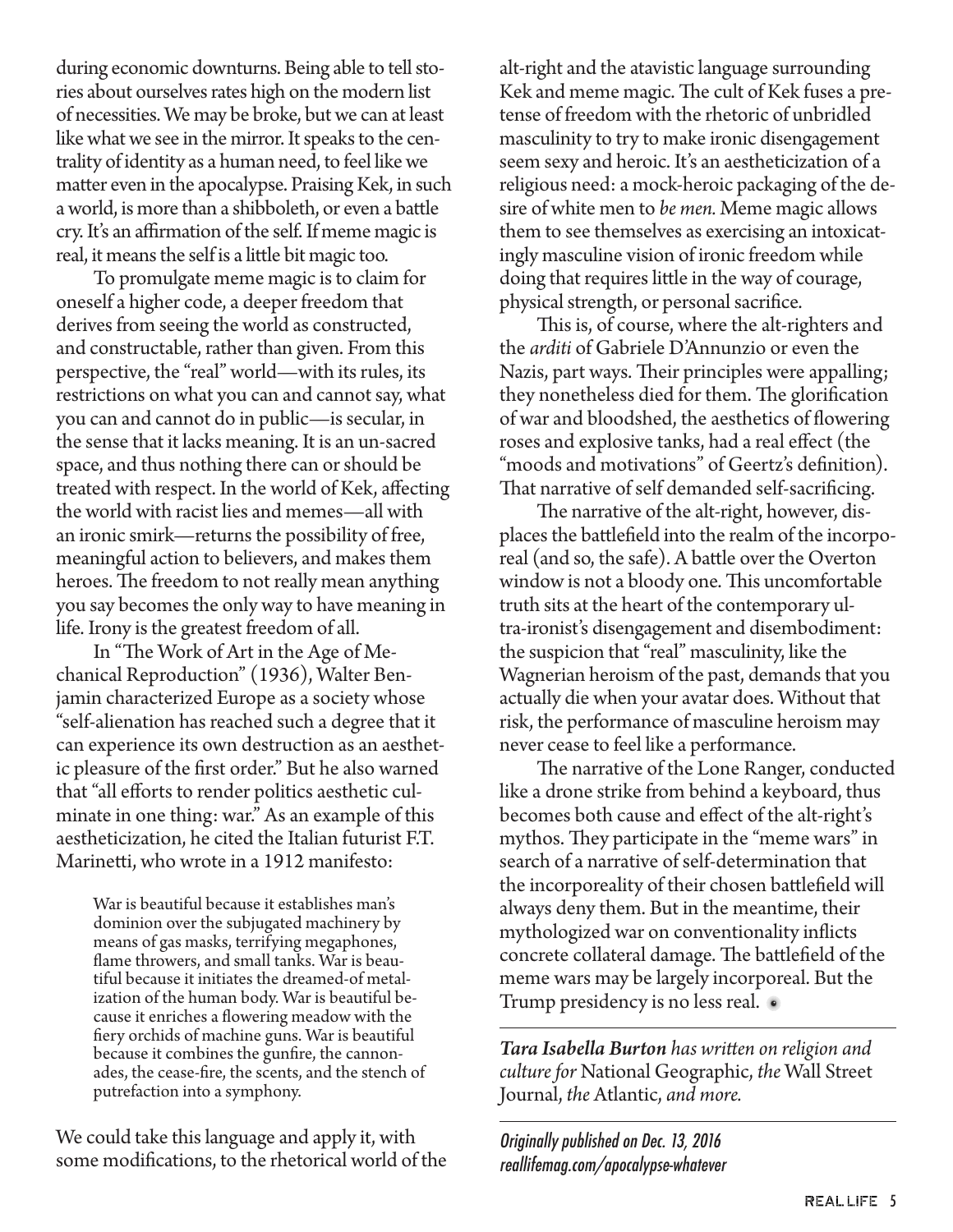# **CHAUS UF** FACTS FACTS

# In 2016, we got the campaign we wanted: enough news to confuse us all by NATHAN JURGENSON

MERICAN PRESIDENTIAL CAMPAIGNS, WORKER THEY ARE moved in a poor faith. merican presidential campaigns, we have rediscovered, are not in good faith. They manipulate the media rather than articulate a philosophy of governance. The candidates are brands, and the debates have almost no discussion of ideas or positions, let alone much bearing on what being president actually requires. Instead, debates signify "politics" while allowing for depoliticized analysis: They are about assessing the candidate's performance, style, tone, rhythm, posture, facial control,

positioning with respect to cameras, and so on. What they say matters only with respect to how they said it: Did they convey conviction? Did they smile enough?

The candidates and those who fund them are as invested in these same campaign-ritual fictions about the electoral system's underlying dignity as the reporters are. And there is nothing profound anymore in demystifying this. Astonished dismay at the lack of substance in presidential politics, driven in part by some inherently cheapening new media technology, has become as ritualized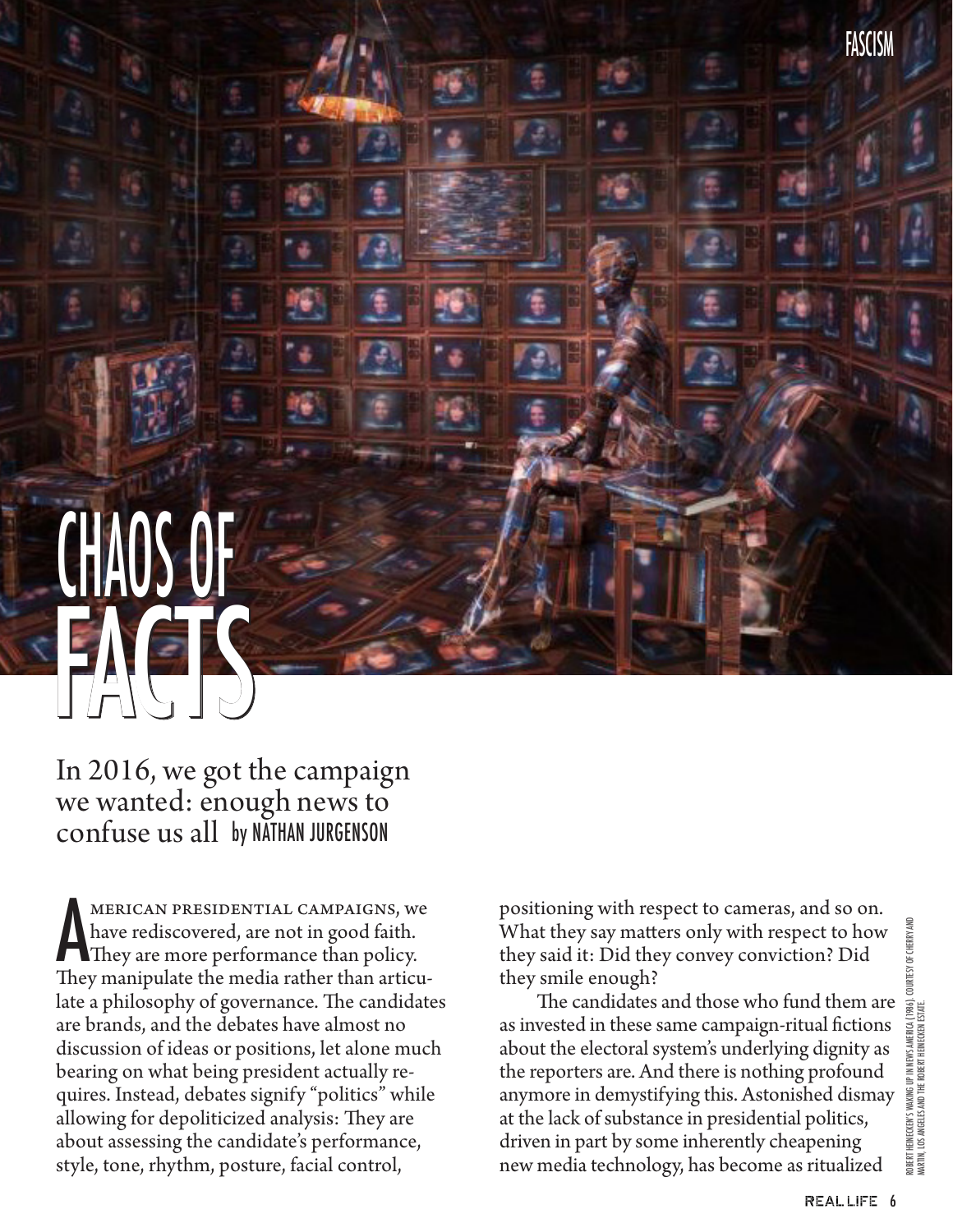as the rest of the process, a point that pundits have been making at least since historian Daniel Boorstin published *The Image*, two years after telegenic Kennedy's election over pale, beady Nixon. Joe McGinniss's *The Selling of the President 1968* described Nixon's sudden interest in marketing through his next presidential run. Then, after nearly a decade of a president who was a movie actor, Joan Didion's dispatch from the 1988 campaign trail, "Insider Baseball," described presidential campaigns as merely media events, made to be covered by specialists "reporting that which occurs only in order to be reported"—a reiteration of Boorstin's concept of the "pseudo-event." Remember, too, George W. Bush's Mission Accomplished stunt—essentially a campaign stop even though it wasn't an election year—and more recently, the furor over the Roman columns erected for Obama's 2008 convention speech.

So it has been clear for decades that presidential politics have turned toward the performance of an image. But away from what reality? Boorstin admits that he doesn't have a solid idea: "I do not know what 'reality' is. But somehow I do know an illusion when I see one." Boorstin takes refuge in the assumption that the average American voter is dumb and uninterested in anything more than the surface impression and incapable of reasoning about the substance of any political position. Marshall McLuhan echoed this view in his widely quoted claim that "policies and issues are useless for election purposes, since they are too sophisticated."

Theories like Boorstin's may be strong in describing how we construct an artificial world, but they are often compromised by their nostalgic undertow. We might believe a preceding era was more "real," only to find that that generation, too, complained in its own time about the same sorts of unreality, the same accelerated, entertainment-driven reporting and bad-faith politics. This analysis has been rote ever since, complemented by the notion that the media dutifully supplies these highly distractible audiences the ever increasing amounts of spectacle they demand.

As media outlets have multiplied and news cycles have accelerated, the condition has wors-

ened: Our immoderate expectation that we can consume "big" news whenever we want means that journalists will work to give it to us, to make the reality we demand. The television, and now the social media "trending" chart, gets what it wants. All this coverage, ever expanding into more shows, more data, more commentary, and more advertisements, come together to form the thing we've accepted as "the election."

In this process, image-based pseudo-politics don't come to replace real politics; the real comes to look like an inadequate image. Boorstin argued that, for example, the image of John Wayne made actual cowboys looked like poor imitations. (This is what Jean Baudrillard, writing after Boorstin, meant by "simulation.") Similarly, the heightened media coverage of campaigns has made ordinary politics—eating pie, kissing babies, and repeating patriotic bromides—seem insufficient, underwhelming. It's no accident that in the 2016 election, we got a candidate that gave us more and more outrageous news, a constant catastrophe perfectly tuned to our obsessive demand for horrifically fascinating entertainment. We might have hated every moment, but we kept watching and clicking, reproducing the conditions for the same thing to continue in the future.

If a politician's ability to get covered becomes their most important qualification, it flips the logic of campaigning: The presidency is merely the means to the end of harnessing attention. The distinction between a campaign and how it is covered is unintelligible and unimportant. Hence, a lot of the media coverage of the 2016 election was coverage of how the campaigns tried to get themselves covered. For instance, much of the news about Donald Trump and Hillary Clinton was about the image they created, and how Trump specifically marketed and branded himself differently than those who came before, what conventions he happened to be violating. For much of the past two years, commentators would more often giggle at the way Trump's affect violated campaign norms of image maintenance than discuss his bigotry and the white nationalism that preceded and fueled his rise.

Playing to the circularity of this, Trump campaigned by discussing his campaign process.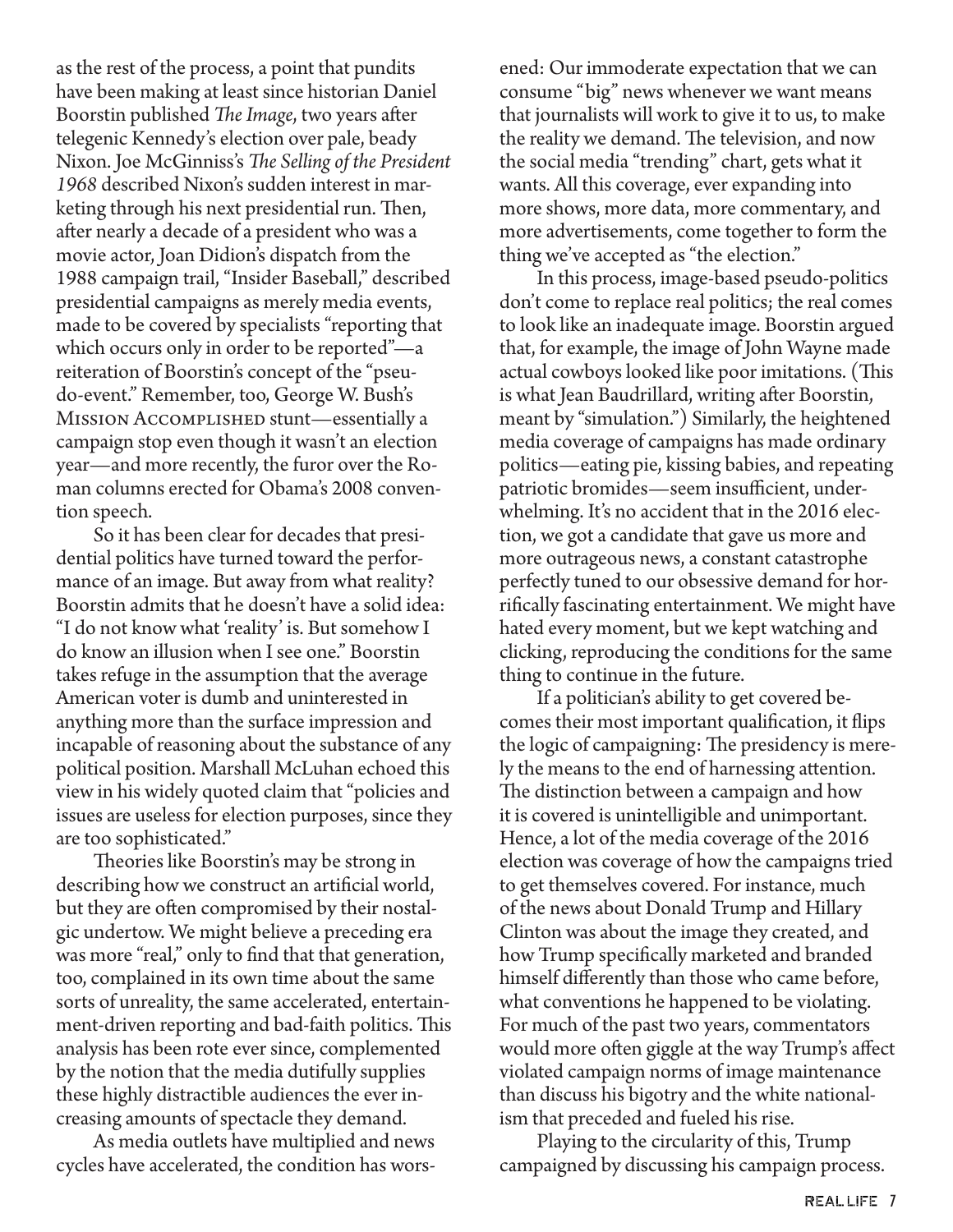Like a news-channel talking head, he spent many minutes at his rallies on poll numbers. He provided a similar running commentary on the debate stages, remarking about the venue, the crowd, and the performance of the moderators. He remarked on who was having a good or bad night, whose lines had or hadn't landed, and analyzed his own performance as it was happening. He was even quick to point out to Hillary Clinton, in real time, that she shouldn't have reused a convention zinger again in a debate.

With his steady supply of metacommentary, Trump embodied the pundit-candidate. While his repugnant politics have had material consequences, he campaigned more explicitly at the level of the symbolic, of branding, of the image. His representation of himself as the candidate who rejects political correctness epitomized this: How he talked about issues was trumpeted by the candidate and many of his supporters as the essential point, more important than any policy positions he could be irreverently talking about.

Much of the coverage of Trump followed suit: It wasn't punditry about a politician, but punditry about punditry, for its own sake. Trump's viability as a candidate demonstrates how far the familiar logic of the image has come, where a fluency in image-making is accepted to an even greater degree as a political qualification in its own right, independent of any mastery of policy or issues. Campaigning according to the image is not just using polls to pick popular stances but to relegate stances into fodder for talking about polls.

When politicians are concerned mainly with producing an "image"—not with what world conditions are actually there, which are heavy and can only change slowly and with great coordinated effort, but with what you see, what they want you to see, what you want to see—they are dealing with something that is light, something easily changed, manipulated, improved, something that flows from moment to moment. Trump appeared to understand intuitively the logic of lightness, that a candidate need only provide an image of a campaign.

Accordingly, he resisted building up much of the standard campaign infrastructure, from

the provision of a detailed platform on up to the development of an adequate ground-game operation to get out the vote on Election Day. These too are heavy, like a locomotive tied to its tracks. Trump's campaign floated above this, going wherever media expectations suggested it should go. Because there was so little depth anchoring the candidate and so little campaign machinery to weigh him down, Trump's white nationalism nimbly flowed across various stances and issues, much like a fictional president being written and rewritten in a writers' room. He could center his campaign on scapegoating Mexico and promising a border wall but then shift toward scapegoating Islam and preventing Muslims from entering the country in the wake of terrorist attacks, and then became the "law and order" candidate after police violence and anti-police protests dominated the news. It was no accident that Trump, at many of his rallies, used the theme from *Air Force One,* a movie about a president.

If the contest is between images, candidates only need an improvised script; everything else leads to inefficiency. The role of a campaign apparatus, from this perspective, is not to conceal how its candidate is "manipulating an image" but to emphasize the degree to which everything is image, including, supposedly, the election's stakes. By being so transparent in playing a part, by making the theatrics of it all so obvious, Trump offered catharsis for viewers so long served such obvious fictions as "my candidacy is about real issues" and "political coverage cares about the truth." Accompanying any oft-repeated lie is a build-up in tension, of energy that gets tied up in sustaining it. Part of the Trump phenomenon was what happens when such energy is released.

It's easy to see how Trump's rise was the culmination of image-based politics rather than some unprecedented and aberrant manifestation of them. Yet much of the political apparatus—conventional politicians and the traditional media outlets accustomed to a monopoly in covering them—still rarely admits this out loud. Instead, it tried to use Trump's obvious performativity as an opportunity to pass off the rest of the conventional politics it has been practicing—the image-based, entertainment-driven politics we've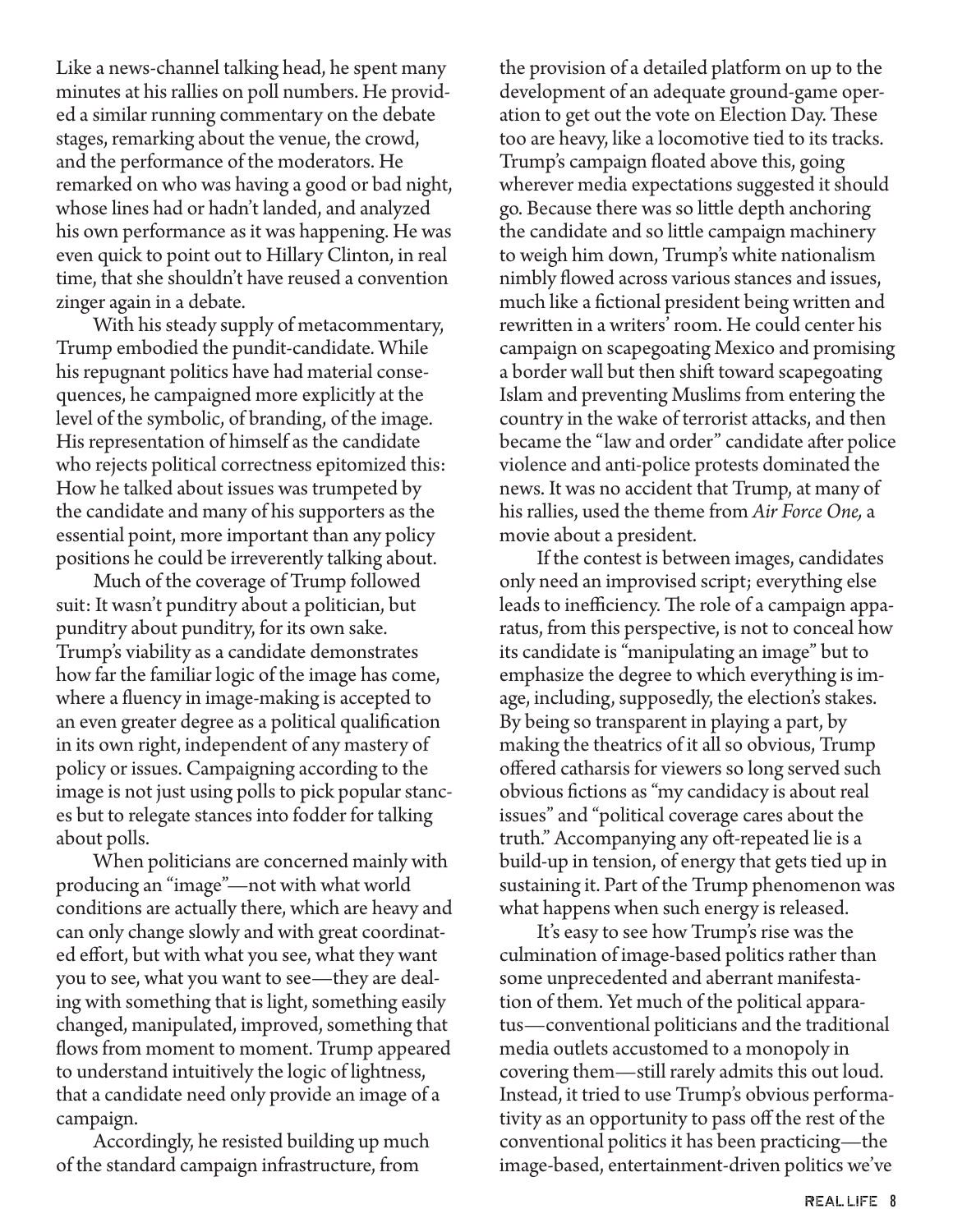been complaining about since Boorstin and before—as real. Perhaps it was more real than ever, given how strenuously many outlets touted the number of fact-checkers working a debate, and how they pleaded that democracy depends on their gatekeeping.

Before the campaign began, comedian Seth Meyers quipped that Trump would not be running as a Republican but as a joke. Commentators said he had no chance to become the Republican nominee—or about a two percent chance, according to statistician Nate Silver. The *Huffington Post* decided to single out Trump's campaign and label it "entertainment" instead of "politics," as if the rest of the candidates were something other than entertainment. Many pundits put forward the idea that Trump was *trolling*, as if candidates like Ben Carson and Ted Cruz were actually preoccupied with pertinent political topics, and the press coverage of them was fully in earnest.

Trump was hardly a troll: He didn't derail a conversation that was in good faith; he gave the media exactly what it demanded. He adhered to the unspoken rules of horse-race presidential-election coverage with a kind of hypercorrectness born of his respect for the reality-show format. The race was long made to be a bigger reality show, demanding more outsize personalities and outrageous provocations and confrontations. Trump may not have been a good candidate, but he made for an entertaining contestant.

The fact that Trump was a performer manipulating audiences without any real conviction in anything other than his own popularity made him *more* like other candidates, not less. Trump wasn't uniquely performative, just uniquely successful at it. If the performance was bombastic, so much the better for its effectiveness. After all, the image is the substance.

In contrast, Obama's performance as a symbol of hope and change was more coy and less overtly pandering. It more closely mimics what McGinniss, citing Boorstin, described in *The Selling of the President 1968*

Television demands gentle wit, irony, and understatement: the qualities of Eugene McCarthy. The TV politician cannot make a speech; he must engage in intimate conversation. He

must never press. He should suggest, not state; request, not demand. Nonchalance is the key word. Carefully studied nonchalance.

McGinniss says selling the president is like building an Astrodome in which the weather can be controlled and the ball never bounces erratically. But Trump took a very different approach; he wasn't nonchalant, and he rarely hinted or suggested. He was consistently boisterous. In 1968, to build a television image was to make someone seem effortlessly perfect. Trump was instead risk-prone, erratic, imperfect, and unpredictable. Playing to an audience more savvy about image-making, Trump knew his erratic spontaneity played like honesty. In appearing to make it up as he went along, his calculations and fabrications seemed authentic, even when they consisted of easily debunked lies. It feels less like a lie when you're in on it.

Some of the most successful advertisements make self-aware reference to their own contrivances. In this way Trump was like P.T. Barnum: He not only knew how to trick people but how much they like to be tricked. Deception doesn't need to be total or convincing. Strategically revealing the trick can be a far more effective mode of persuasion.

We shouldn't underestimate how much we like to see behind the curtain. There's some fascination, morbid or not, in how things are faked, how scams are perpetrated, how tricks are played. The 2016 campaign gave us exactly what we wanted.

#### $0<sub>0</sub>$

ANY NATIONAL ELECTION IS necessarily chaotic and complex. The fairy tale is that media coverage can make some sense of it, make the workings of governance more clear, and thus make those in power truly accountable. Instead, the coverage produces and benefits from additional chaos. It jumps on the Russian email hacks for poorly sourced but click-worthy campaign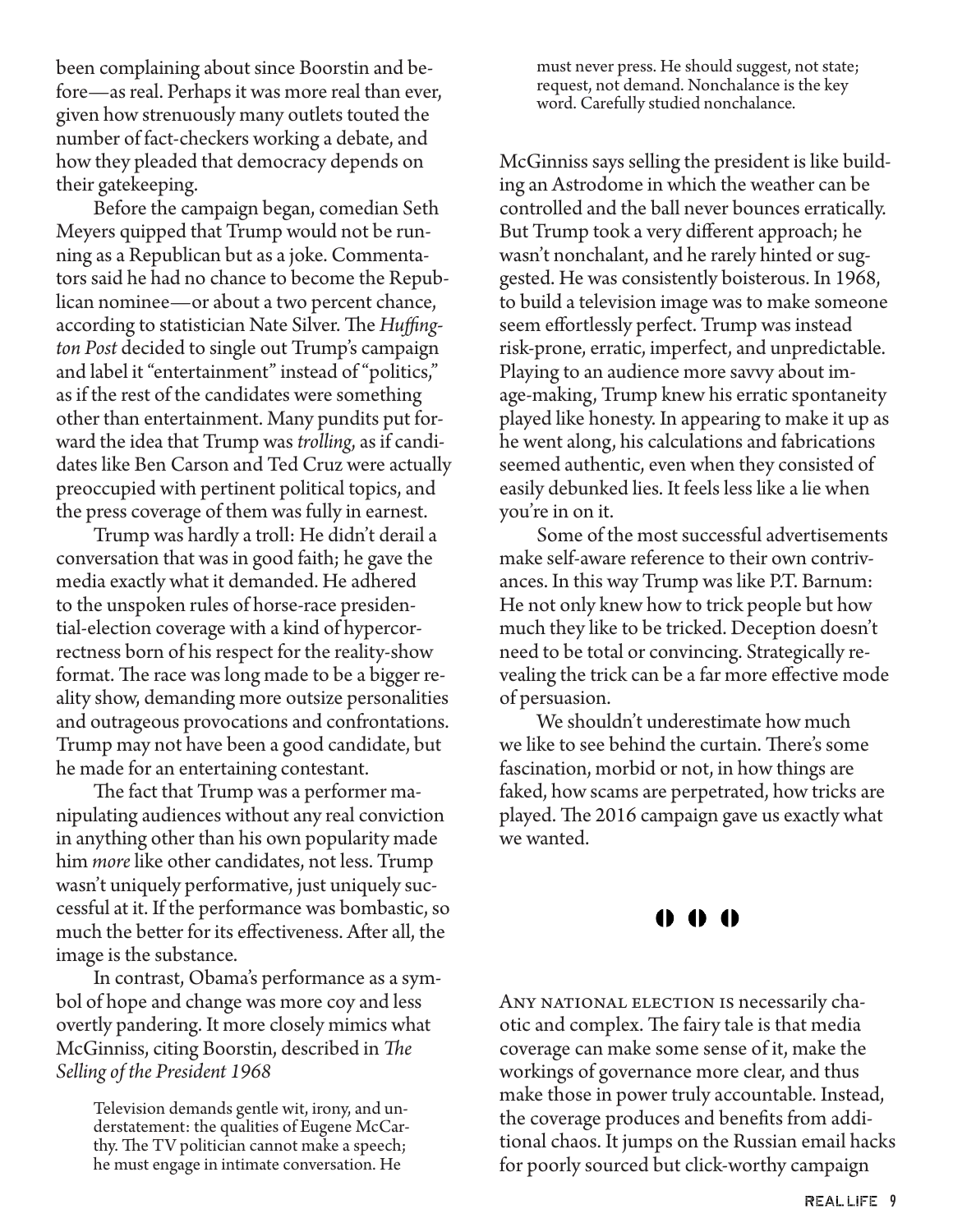tidbits, even as, according to a cybersecurity researcher quoted in a BuzzFeed report, they are likely driven by Russian "information operations to sow disinformation and discord, and to confuse the situation in a way that could benefit them." Or as Adrian Chen wrote in his investigation of the Russian propaganda operation, Internet Research Agency:

The real effect, the Russian activists told me, was not to brainwash readers but to overwhelm social media with a flood of fake content, seeding doubt and paranoia, and destroying the possibility of using the Internet as a democratic space … The aim is to promote an atmosphere of uncertainty and paranoia, heightening divisions among its adversaries.

If that is so, the U.S. news media has been behaving like Russian hackers for years. From 24 hour television to the online posts being cycled through algorithms optimized for virality, the constant churn of news seems to make everything both too important and of no matter. Every event is explained around the clock and none of these explanations suffice. Everything can be simultaneously believable and unbelievable.

It's been repeated that the theme of the 2016 campaign is that we're now living in a "post-truth" world. People seem to live in entirely different realities, where facts and fact-checking don't seem to matter, where disagreement about even the most basic shape of things seems beyond debate. There is a broad erosion of credibility for truth gatekeepers. On the right, mainstream "credibility" is often regarded as code for "liberal," and on the left, "credibility" is reduced to a kind of taste, a gesture toward performed expertism. This decline of experts is part of an even longer-term decline in the trust and legitimacy of nearly all social institutions. Ours is a moment of epistemic chaos.

But "truth" still played a strong role in the 2016 campaign. The disagreement is how, and even if, *facts* add up to truth. While journalists and other experts maintain that truth is basically facts added up, the reality is that all of us, to very different degrees, uncover our own facts and assimilate them to our pre-existing beliefs about

what's true and false, right and wrong. Sometimes conspiracy theories are effective not because they can be proved but because they can't be. The theory that Obama was not born in the United States didn't galvanize Trump's political career because of any proven facts but because it posed questions that seemed to sanction a larger racist "truth" about the inherent unfitness of black people in a white supremacist culture.

Under these conditions, fact-checking the presidential campaigns could only have been coherent and relevant if it included a conversation about why it ultimately didn't matter. Many of us wanted a kind of Edward R. Murrow–like moment where some journalist would effectively stand up to Trump, as Murrow did on his news program with Joseph McCarthy, and have the condemnation stick. But our yearning has precluded thinking about why that moment can't happen today. It isn't just a matter of "filter bubbles" showing people different news, but epistemic closure. Even when people see the same information, it means radically different things to them.

The epistemic chaos isn't entirely the media's fault. Sure, CNN makes a countdown clock before a debate, and FiveThirtyEight treated the entire campaign like a sports event, but there was a proliferation of substantive journalism and fact-checking as well. Some blamed Trump himself. Reporter Ned Resnikoff argues this about Trump and his advisers:

They have no interest in creating a new reality; instead, they're calling into question the existence of any reality. By telling so many confounding and mutually exclusive falsehoods, the Trump campaign has creative a pervasive sense of unreality in which truth is little more than an arbitrary personal decision.

But as much as Trump thrived within a system sowing chaos and confusion, he didn't create it. He has just made longstanding dog-whistle bigotry more explicit and audible.

The post-truth, chaos-of-facts environment we have today has as much to do with how information is sorted and made visible as with the nature of the content itself. For example, in the name of being nonpolitical, Facebook has in fact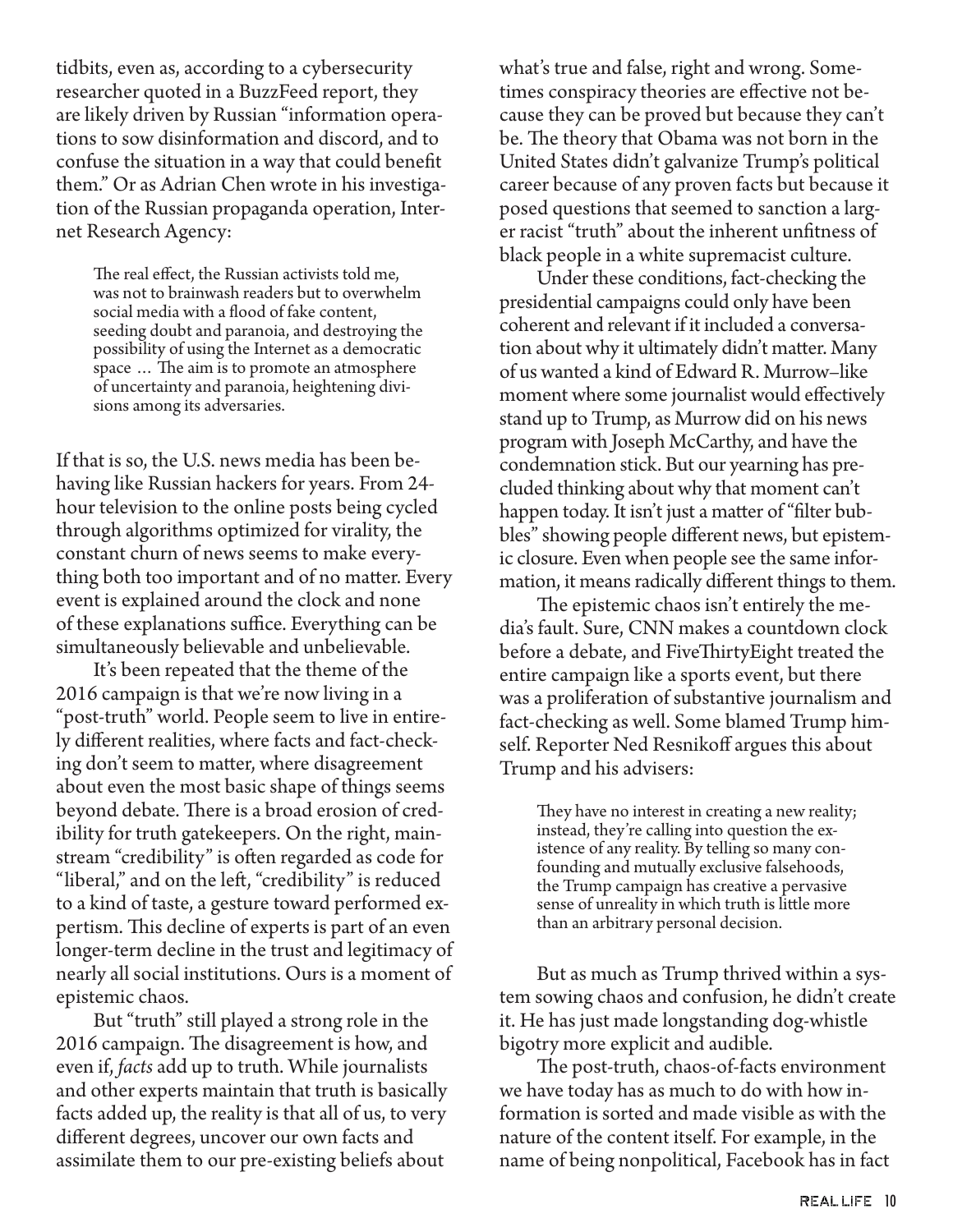embraced a politics of viral misinformation, in which it passively promotes as news whatever its algorithms have determined to be popular. The fact of a piece of information's wide circulation becomes sufficient in itself to consider it as news, independent of its accuracy. Or to put it another way, the only fact worth checking about a piece of information is how popular it is.

Trump exploited this nonpolitical politics by taking what in earlier times would have been regarded by the political-insider class as risks. He would read the room and say what would get attention, and these "missteps" would get reported on, and then it would all get thrown into the churning attention machinery, which blurred them in the chaos of feeds that amalgamate items with little regard to their relative importance and makes them all scroll off the screen with equal alacrity. The result of having so much knowledge is the sense of a general mess. More and more reporting doesn't open eyes but makes them roll.

The proliferation of knowledge and facts and data and commentary doesn't produce more understanding or get us closer to the truth. Philosopher Georges Bataille wrote that knowledge always comes with nonknowledge: Any new information brings along new mysteries and uncertainties. Building on this, Baudrillard argued in *Fatal Strategies* that the world was drowning in information:

We record everything, but we don't believe it, because we have become screens ourselves, and who can ask of a screen to believe what it records? To simulation we reply by simulation; we have ourselves become systems of simulation. There are people today (the polls tell us so!) that don't believe in the space shuttle. Here it is no longer a matter of philosophical doubt as to being and appearance, but a profound indifference to the reality principle as an effect of the loss of all illusion.

Media produce not truth but spectacle. What is most watchable often has little to do with accuracy, which conforms to and derives from spectacle and remains inconclusive. The media produce the need for more media: The information they supply yields uncertainty rather than clarity; the more information media provide, the more disorientation results.

Trump helped these streams scroll even faster. He did not have to be right but instead absorbed the energy sparked by being wrong. He wasn't the TV candidate or the Twitter candidate but a fusion of media channels, each burning at their core to accelerate. For example, cable news networks put members of the Trump campaign on TV ostensibly to tell "the other side," yet their uniform strategy was to yell over the conversation with statements that often contradicted what the candidate himself was saying. They would be invited back the next day.

The 2016 election showed once again that journalism's role is not to clarify the chaos around politics. Rather, an election and its coverage lurch along in a frothing, vertigo-inducing symbiosis. Every news event is at once catastrophic and inconsequential. War and terror seems everywhere and nowhere. Sociologist Zygmunt Bauman calls this a "liquid fear," nihilistic in its perpetual uncertainty. Such fear fosters demand for a simple leader with simple slogans and catastrophically simple answers.

Perhaps we've come too close to the sun. The first rule of virality, after all, is that which burns bright burns fast. And the news cycle spins so rapidly we can't even see it anymore. In this campaign, virality had nothing left to infect. Our host bodies were depleted, exhausted. The election ended too soon, well before Election Day. Amid this attention hyperinflation, can the currency of news be revalued?

If you push something too far along a continuum in one direction, it inevitably becomes its opposite. Perhaps the next election can't produce anything as outrageous as Trump. We'll return to politics as usual, to the performance of "issues" and "debates" that will seem more fully in good faith than before, in comparison to the embarrassment of this cycle. The election process will be as contrived and image-centric as ever, but we'll be desperate to make it great again.

*Nathan Jurgenson is the editor-in-chief of* Real Life*.*

Originally published on Aug. 16, 2016 reallifemag.com/torso-junkie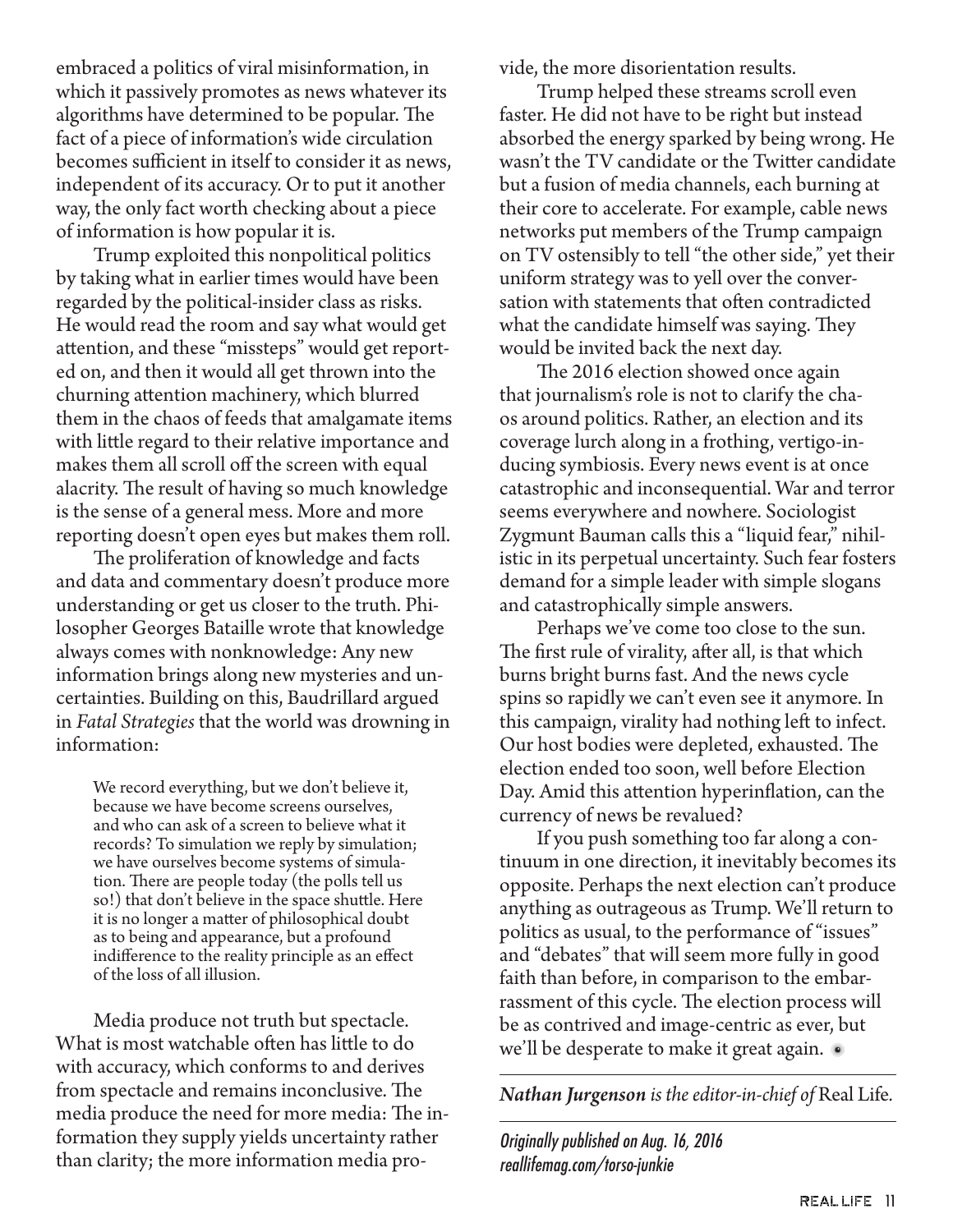# <u>WITAL WA</u>S UFIE NERD

## The myth of the bullied white outcast loner is helping fuel a fascist resurgence by WILLIE OSTERWEIL

F<br>for ascism is back. Nazi propaganda is appearing on college campuses and in city centers, a Mussolini-quoting paramilitary group briefly formed to "protect" Trump rallies, the KKK is reforming, and all the while, the media glibly participates in a fascist rebrand, popularizing figures like Milo Yiannoupolis and the "alt-right." With the appointment of Stephen Bannon to the

Trump administration, this rebranded alt-right now sits with the head of state.

Of course, the fascists never really left: They've just tended to wear blue instead of brown the past 40 odd years. But an openly agitating and theorizing hard-right movement, growing slowly over the past few years, has blossomed in 2016 into a recognizable phenomenon in the U.S. Today's American fascist youth is neither the strapping Aryan jock-patriot nor the skinheaded, jackbooted punk: The fascist millennial is a pasty nerd watching shitty meme videos on YouTube, listening to EDM, and harassing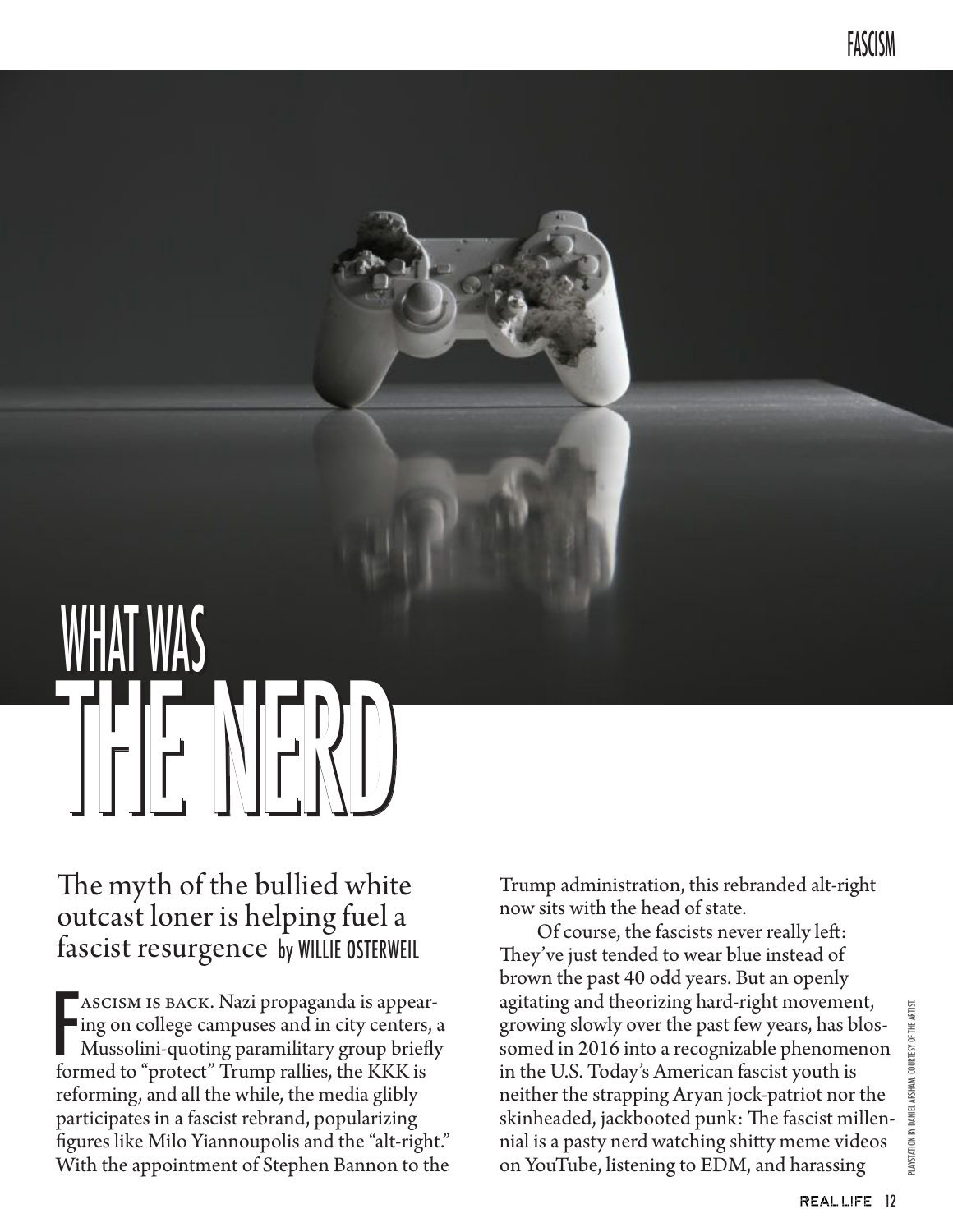black women on Twitter. Self-styled "nerds" are the core youth vanguard of crypto-populist fascist movements. And they are the ones most likely to seize the opportunities presented by the Trump presidency.

Before their emergence as goose-stepping shit-posting scum, however, nerds—those "losers" into video games and comics and coding—had already been increasingly attached to a stereotypical set of political and philosophical beliefs. The nerd probably read Ayn Rand or, at the very least, bought into pseudo-meritocracy and libertarianist "freedom." From his vantage, social problems are technical ones, merely one "disruption" away from being solved. The sea-steading, millennial-blood-drinking, corporate-sovereignty-advocating tech magnates are their heroes—the quintessential nerd overlords.

When it was reported in September that Oculus Rift founder Palmer Luckey was spending some of his fortune on racist, misogynist "meme magic" and shit-posting in support of Donald Trump, it sent nervous ripples through the video-game community. Many developers, to their credit, distanced themselves from the Oculus, pulling games and ceasing development. But many in the games-journalism world were more cowardly, either not covering the story at all or focusing their condemnation on the fact that Luckey made denials and seemed to have lied to try to cover his ass, rather than the spreading of racism and misogyny.

These were the same sorts of gaming journalists who rolled over in the face of Gamergate, the first online fascist movement to achieve mainstream attention in 21st century America. The Gamergate movement, which pretended it was concerned about "ethics in games journalism," saw self-identifying gamers engage in widespread coordinated harassment of women and queer people in the gaming world in a direct attempt to purge non-white-male and non-rightwing voices, all the while claiming they were the actual victims of corruption. The majority of professional games journalists, themselves mostly white men, in effect feebly mumbled "you gotta hear both sides" while internet trolls drove some of the most interesting voices in game writing and creation out of the field. The movement was a success for the fuckboys of 4Chan and the Reddit fascists, exhausting minority and feminist gaming communities while reinforcing the idea that the prototypical gamer is an aggrieved white-boy nerd. It has meant that—despite the queer, female, and nonwhite contingent that makes up the majority of gamers—gaming's most vocal segment is fashoid white boys who look and think a lot like Luckey.

Surely, those communities of marginalized gamers have just as much claim to the subject position of the "nerd," as do queer shippers and comic-book geeks, to say nothing of people who identify as a nerd to indicate their enthusiasm for an esoteric subject (e.g. "policy nerds"). But the reason a tech-enabled swarm of fascists have emerged in the nerd's image today and claimed it as territory necessary to defend is because of the archetype's specific cultural origin in the late 20th century, and the political purpose for which it was consolidated.

The nerd appeared in pop culture in the form of a smart but awkward, always well-meaning white boy irrationally persecuted by his implacable jock antagonists in order to subsume and mystify true social conflict—the ones around race, gender, class, and sexuality that shook the country in the 1960s and '70s—into a spectacle of white male suffering. This was an effective strategy to sell tickets to white-flight middle-class suburbanites, as it described and mirrored their mostly white communities. With the hollowing out of urban centers, and the drastic poverty in nonwhite communities of the '80s and '90s, these suburban whites were virtually the only consumers with enough consistent spending money to garner Hollywood attention.

In the 1980s and '90s, an obsession with comics, games, and anime might have made this suburban "nerd" a bit of a weirdo. But today, with comic-book franchises keeping Hollywood afloat and video games a \$100 billion global industry whose major launches are cultural events, nerd culture *is* culture. But the nerd myth—outcast, bullied, oppressed and lonely—persists, nowhere more insistently than in the embittered hearts of the little Mussolinis defending nerd-dom.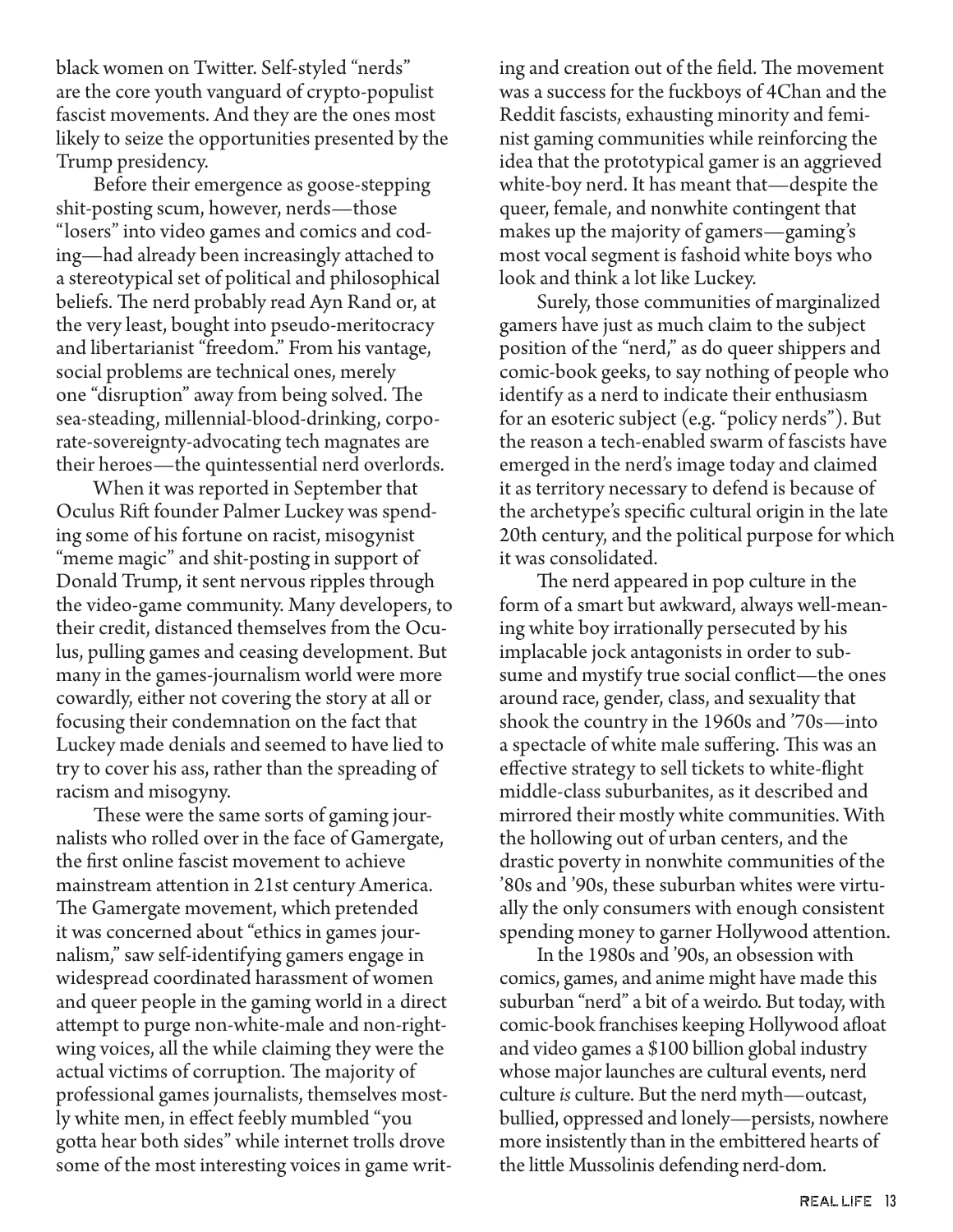Of course, there are outcasts who really are intimidated, silenced, and oppressed. They tend to be nonwhite, queer, fat, or disabled—the four groups that are the most consistently and widely bullied in American schools. In other words, the "nerds" who are bullied are *being bullied for other things than being a nerd.* Straight, able-bodied white boys may also have been bullied for their perceived nerdiness—although the epithets thrown often reveal a perceived lack of masculinity or heterosexuality—but the statistics on bullying do not report "nerdiness" as a common factor in bullying incidents. Nevertheless, the myth of nerd oppression and its associated jock/ nerd dichotomy let every slightly socially awkward white boy who likes sci-fi explain away his privilege and lay his *ressentiment* at the feet of the nearest women and people of color.

#### 000

THE MYTH OF THE bullied nerd begins, perhaps, with college fraternities. Fraternities began in America in the mid-19th century, as exclusive social clubs designed to proffer status and provide activity to certain members of the student body. In practice these clubs worked primarily to reproduce masculinity and rape culture and to keep the ruling class tight and friendly. But by the '60s, fraternities were dying: membership and interest were collapsing nationwide. Campus agitation for peace, Black Power, and feminism had radicalized student populations and diminished the popularity and image of these rich boys' clubs. Frats sometimes even did battle with campus strikers and protesters, and by 1970, though absolute numbers were up, per capita frat participation was at an all-time low.

Across the '70s, right-wing graduates and former brothers began a concerted campaign to fund and strengthen fraternities at their alma maters to push back against campus radicalism and growing sexual and racial liberation. Decrepit frat houses were rebuilt, their images rebranded, and frat membership began growing again. As

the wave of social upheaval receded in the late '70s, these well-funded frats were left as a dominant social force on campus, and the hard-partying frat boy became a central object of culture.

This manifested in movies like the 1978 mega-hit *National Lampoon's Animal House,* where scrappy, slightly less attractive white freshmen aren't let into their college's most prestigious frat, and so join the rowdy, less rich one. Steering clear of frats altogether is not presented as plausible, and the movie stages campus conflict not as a question of social movements or broader societal tensions but as a battle between uptight social climbers and cool pranksters. The massive success of *Animal House* immediately inspired a number of network sitcoms and a dozen or so b-movie and Hollywood rip-offs.

The threatened, slightly less attractive white male oppressed and opposed by a more mainstream, uptight, wealthy white man became a constant theme in the canonical youth films of '80s Hollywood. This quickly evolved into the nerd-jock dichotomy, which is central to all of John Hughes's films, from *Sixteen Candles*' geeky uncool Ted who gets in trouble with the jocks at the senior party to *The Breakfast Club'*s rapey "rebel" John and gun-toting "nerd" Brian, to *Weird Science,* whose nerd protagonists use their computer skills to build a female sex slave. Both *Sixteen Candles* and *Weird Science* are also shockingly racist, with the former's horrifically stereotyped exchange student Long Duk Dong and the latter's protagonist winning over the black denizens of a blues club by talking in pseudo-ebonic patois—a blackface accent he keeps up for an unbearable length of screen time. In these films the sympathetic nerd is simultaneously aligned with these racialized subjects while performing a comic racism that reproduces the real social exclusions structuring American society. This move attempts to racialize the nerd, by introducing his position as a new point on the racial hierarchy, one below confident white masculinity but still well above nonwhite people.

The picked-on nerds are central in films across the decade, from *Meatballs* to *The Goonies*  to *Stand by Me* to the perennially bullied Marty McFly in the *Back to the Future* series. The outcast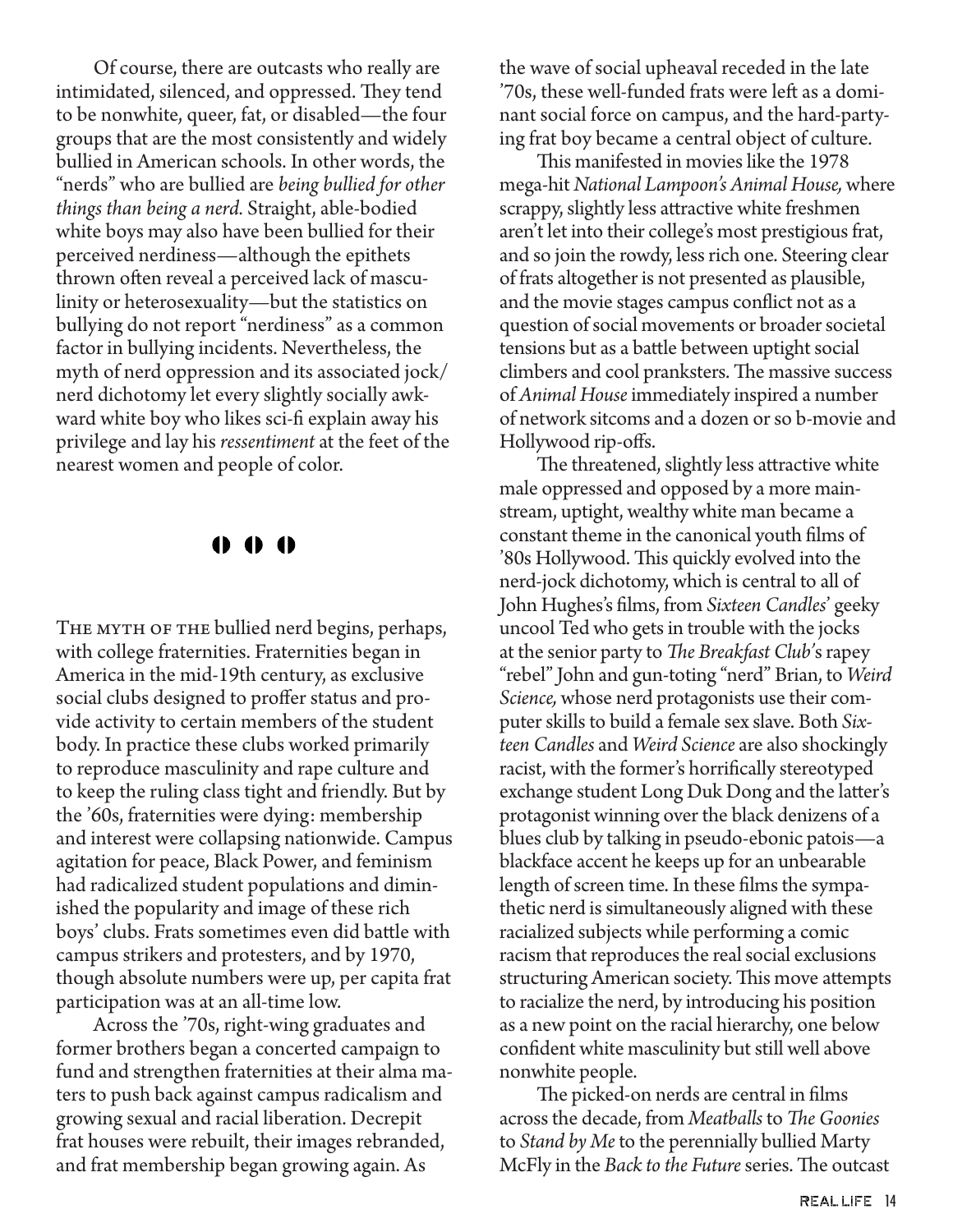bullied white boy is *The Karate Kid* and his is *The Christmas Story*. This uncool kid, whose putative uncoolness never puts into question the audience's sympathy, is the diegetic object of derision and disgust until, of course, he proves himself to be smarter/funnier/kinder/scrappier etc., at which point he gets the girl—to whom, of course, he was always entitled.

#### $000$

New Hollywood, the "American new wave" movement of the '60s and 1970s, remains to many film historians the last golden age of serious Hollywood filmmaking. Though often reactionary and appropriative, the films of the period were frequently dealing with real social problems: race, class, gender violence. Though our memories tend to collapse all of the social unrest and revolutionary fervor of "the '60s" into the actual decade ending in 1969, the films of the '70s remained exciting and socially conscious partly because social movements were still tearing shit up well into the '70s. The Stonewall riots kicked off the gay rights movement in the last months of 1969, Kent State and the associated massive student strike was in 1970, while the Weather Underground, Black Liberation Army, George Jackson Brigade and other assorted guerrilla groups were at their height of activity in the first half of the '70s. At the same time, the financial crises of 1972–73 led to deep recession and poverty across the country: The future was uncertain, mired in conflict and internal strife.

This turmoil, as much as anything else, produced the innovative Hollywood cinema of the period, and films like *A Woman Under the Influence, Serpico, One Flew Over the Cuckoo's Nest* and *Network* attempted to address that social conflict. People often lament how these sorts of films gave way to the miserable schlock output of the 1980s. This transformation tends to be traced in film-history, not unreasonably, to the rise of the blockbuster—the historic profitability of *Jaws* (1975) and *Star Wars* (1977) pivoted studio attention

toward big-budget spectacles with lowest-common-denominator subject matter.

Now, of course, these films are subjects of much high-profile nostalgia. Netflix's retro miniseries *Stranger Things,* for instance, looks back wistfully to the '80s, re-enchanting the image of nerds as winning underdogs (rather than tyrannical bigots). *Stranger Things* does so in the face of reinvigorated political movements that advocate for actually oppressed people, including Black Lives Matter, the migrant justice movement, and growing trans and queer advocacy communities. So in *Stranger Things,*  the nerdy interests of the protagonists prove crucial to their ability to recognize the sinister happenings of their world. Their openness to magic and their gee-whiz attitude toward scientific possibility allow them to understand the monster from another dimension and the psychic supergirl more readily than the adults around them. The boys play Dungeons & Dragons in the series's opening scene and get crucial advice from a beloved A/V club adviser. They are mercilessly bullied for their nerdiness, but the bullies are barely even discussed: They are so naturalized that they are merely a minor plot point among others. What comes across more directly is that the nerds are heroes. This is then mirrored by the faux nerdiness of viewers, who can relate to these boys by tallying up all the nostalgic references.

The films celebrated in *Stranger Things* as fun 1980s camp at the time were functioning as reactionary cultural retrenchment: They reflected Hollywood's collusion in the Reaganite project of rationalizing and justifying a host of initiatives: privatization, deregulation, the offloading risk to individuals by cutting safety nets and smashing labor unions. These were explained as "decreasing the tax burden," and "increasing individual responsibility," while the nuclear family and "culture" were re-centered as the solution to and/or cause of all social problems. As Hollywood attention swung toward the white suburbs, its ideology followed in lockstep.

Reagan's main political move was to sweep social conflict under the rug and "unify" the population in a new "Morning in America"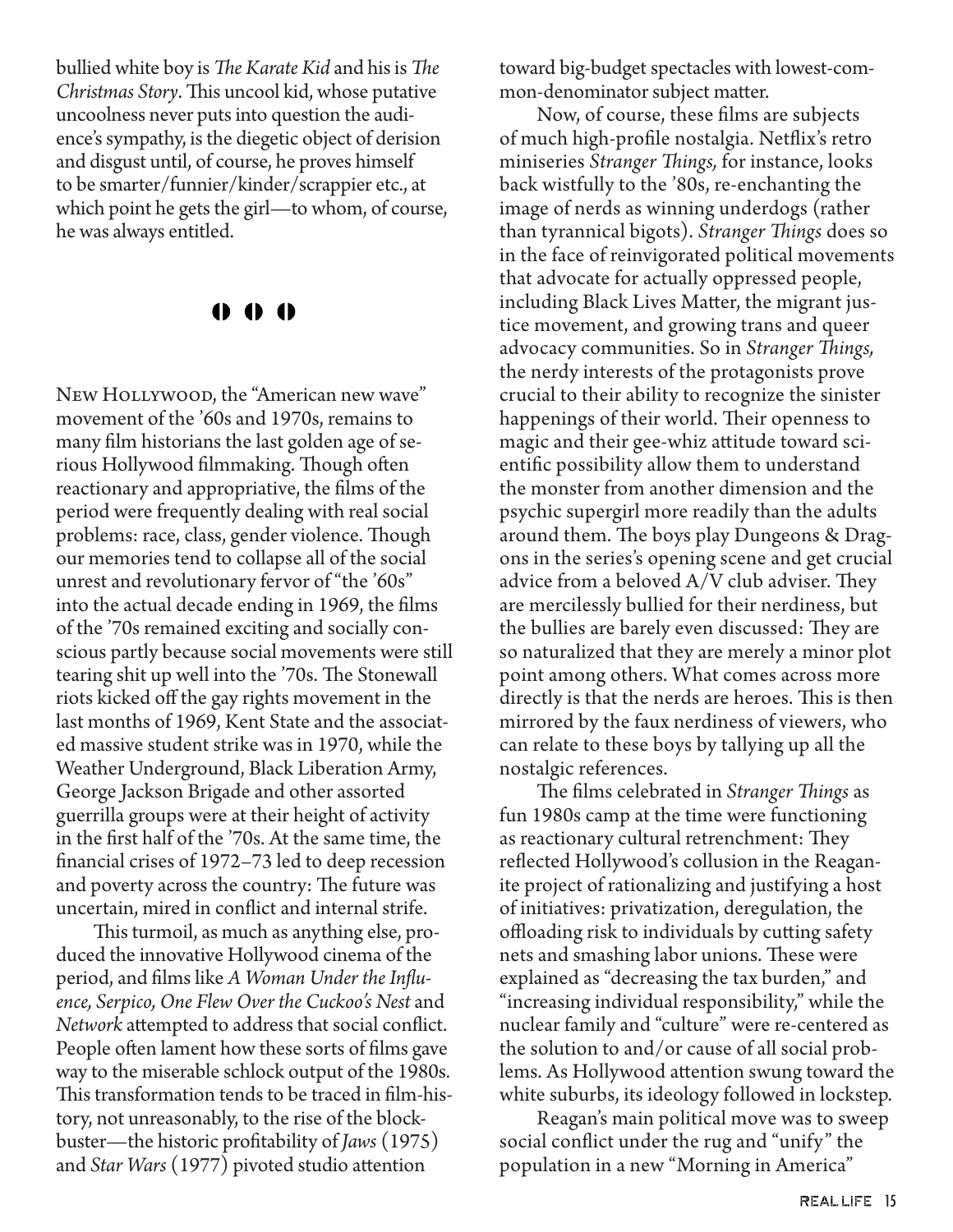through an appeal to a coalition of whites concerned about "crime" and taxation. This was matched by a cultural move to replace Hollywood representation of social struggle (as idiosyncratic, individualistic, and bourgeois as these filmic depictions were) with narratives of intra-race, intra-gender interpersonal oppression. Hollywood in the 1980s worked hard to render social tensions invisible and project a safe and stable white suburban America (as opposed to urban hellscapes) whose travails were largely due to bureaucratic interference, whether through meddling high school principals like in *Ferris Bueller's Day Off* or the tyrannical EPA agents in *Ghostbusters.*

Meanwhile, social movements had largely lost their fight against state repression and internal exhaustion, with most militant activists in prison, in graves, or in hiding. Local and federal governments rolled back the victories made over decades of struggle, the Cold War was stoked to enforce ideological allegiance, AIDS decimated the queer movement and black communities faced intensified police persecution tied to drugs, which were suddenly flowing at greater and greater rates into the ghetto.

Central to this program of making social conflict disappear, oddly enough, is the nerd. And no film shows this as clearly as the fraternity comedy which inaugurated the nerd as hero: *Revenge of the Nerds.* The plot of this 1984 film follows two computer-science freshman at fictional Adams College. After they are kicked out of their dorms and forced to live in the gym by a group of displaced frat boys, they assemble a gang of assorted oddballs and rent a big house off-campus, living in a happy imitation of campus frat life. The frat guys hate this, so they prank and bully the nerds relentlessly. The nerds discover that the only way they can have the frat boys disciplined by an official university body is to be in a frat themselves and appeal to a fraternal council.

Looking around for a national frat that doesn't yet have a chapter at Adams, they find Lamda Lamda Lamda, an all-black fraternity. When they visit the president of the fraternity, he refuses to give them accreditation. Surveying the room of (mostly) white boys, he says, "I must tell you gentlemen, you have very little chance of becoming Tri-Lambs. I'm in a difficult situation here. I mean after all, you're nerds." The joke is that he didn't say "white."

In the imaginary of the film, being a nerd

# **The jock is forever**  cool, the nerd **perennially oppressed.**

replaces race as the key deciding factor for social inclusion, while black fraternities are situated as the purveyors of exclusion and bias despite the fact that black fraternities (though often participating in the same patriarchal gender politics as white frats) have historically been a force of solidarity and safety at otherwise hostile universities.

Nonetheless, one of the nerds looks over the bylaws and sees that Lamda Lamda Lamda has to accept all new chapters on a trial basis. So the nerds now have a frat. On Adams's campus, this sparks a prank war between the nerd frat and the prestigious frat that includes a panty raid on a sorority, the distribution of nude photos of a woman (made fair game by her association with one of the jock frat brothers), and a straight-up rape (played as comic), in which one of the nerds uses a costume to impersonate a sorority sister's boyfriend and sleeps with her while wearing it. All these horrific acts toward women are "justified" by the bullying the nerds have ostensibly received for being nerds, and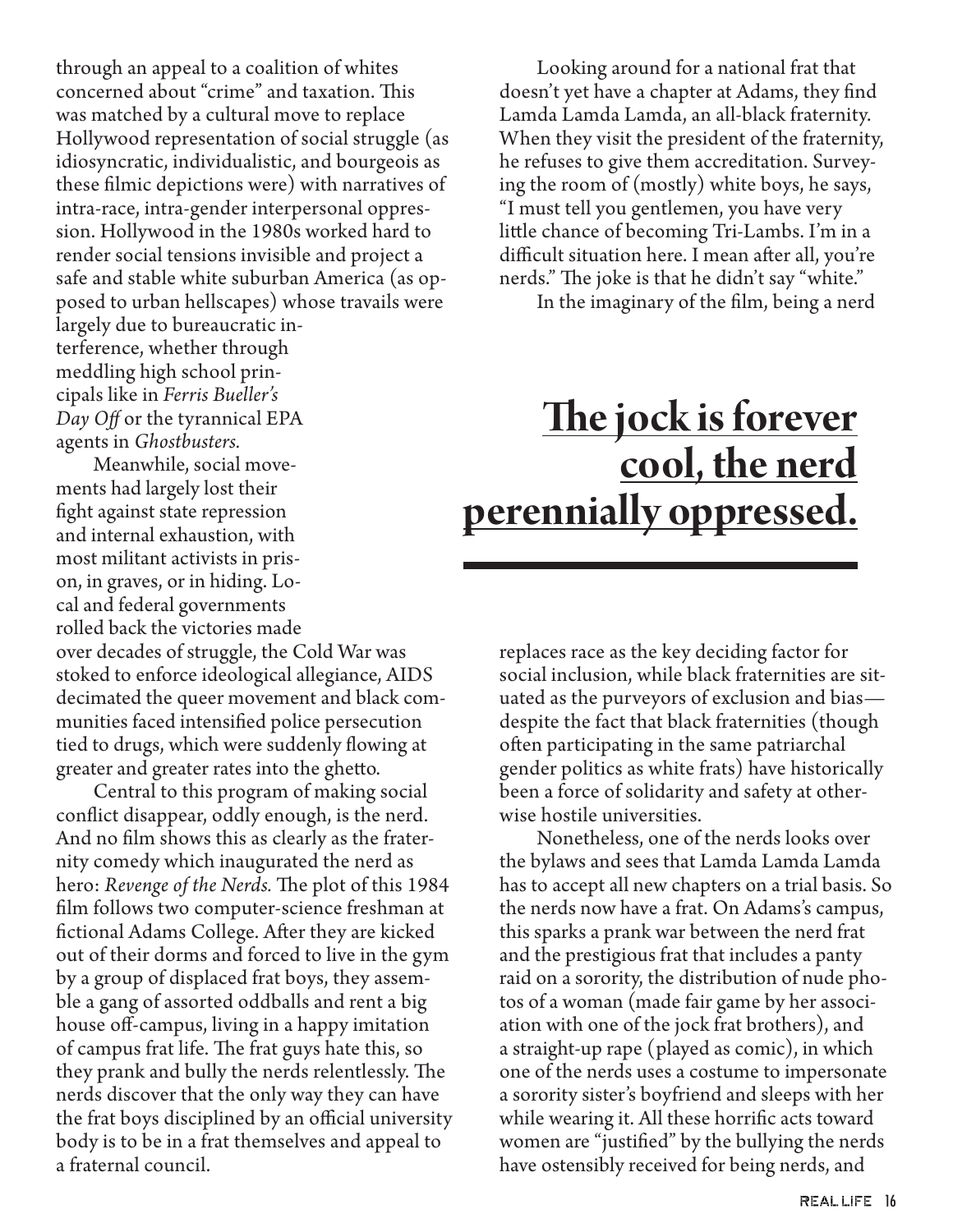by the fact that the women aren't interested in them—or at least, at first. Eventually the nerds' rapey insouciance and smarts win their hearts, and they steal the jocks' girlfriends.

In the film's final climactic scene, at a college-wide pep rally, the main nerd tries to speak about the bullying he faces but gets beaten down by the jocks. Just as all looks lost, black Tri-Lamb brothers from other colleges march in and line up in formation, arms crossed in front of the speaker platform in a clear echo of images of Black Panther rallies. The white college jocks thus held back, the national president of Lamda Lamda Lamda hands the nerd back the microphone, who in what amounts to an awful parody of Black Power speeches, announces, "I just wanted to say that I'm a nerd. And I'm here tonight to stand up for the rights of other nerds. All our lives we've been laughed at and made to feel inferior … Why? Because we're smart? Because we look different. Well, we're not. I'm a nerd, and I'm pretty proud of it."

Then, with the black fraternity president over his shoulder and the militant black frat brothers bordering the frame, the other nerd protagonist declares, "We have news for the beautiful people: There's a lot more of us than there are of you." It is the film's emotional climax. And thus these rapists appropriate the accouterments of black power in the name of nerd liberation.

This epitomizes the key ideological gesture in all the films named here: the replacement of actual categories of social struggle and oppression with the concept of the jock-nerd struggle. The jock is forever cool, the nerd perennially oppressed. And revenge is always on the table and always justified. In the nerd's very DNA is a mystification of black, queer, and feminist struggle: As a social character, the nerd exists to deny the significance (if not the existence) of race, class, and gender oppression.

The rise of the internet economy and the rise of nerdy cultural obsessiveness, collecting, and comics—not to mention the rise to power of the kids raised on *Revenge of the Nerds* and its 1980s ilk—means that the nerd is now fully ascendant. But perpetually aggrieved, these "nerds" believe other oppressed people should shut the fuck up and stop complaining, because they themselves didn't complain! They got jobs! They got engineering degrees! They earned what they have and deserve what they take.

As liberals sneer at the "ignorant" middle American white Trump voters, Trump's most vocal young advocates—and the youthful base of American fascist movements going forward—are not the anti-intellectual culture warriors or megachurch moralists of the flyover states. Though the old cultural right still makes up much of Trump's voting base, the intelligence-fetishizing "rationalists" of the new far right, keyboard warriors who love pedantic argument and rhetorical fallacies are the shock troops of the new fascism. These disgruntled nerds feel victimized by a thwarted meritocracy that has supposedly been torn down by SJWs and affirmative action. Rather than shoot-fromthe-hip Christians oppressed by book-loving coastal elites, these nerds see themselves silenced by anti-intellectual politically correct censors, cool kids, and hipsters who fear true rational debate.

Though sports culture continues to be a domain of intense patriarchal production and violence—rape jokes are just locker room talk, after all—these days jocks in the news are just as likely to be taking a knee against American racism in the image of Colin Kaepernick. The nerds, on the other hand, are shit-posting for a new American Reich. The nerd/jock distinction has always been a myth designed to hide social conflict and culturally re-center white male subjectivity. Now that the nerds have fully arrived, their revenge looks uglier than anything the jocks ever dreamed. .

*Willie Osterweil* is a writer, editor and agitator based in Brooklyn. He is an editor at the *New Inquiry*, and is the author of *In Defense of Looting,* coming out from Verso Press in Spring 2017.

Originally published on Nov. 16, 2016 reallifemag.com/what-was-the-nerd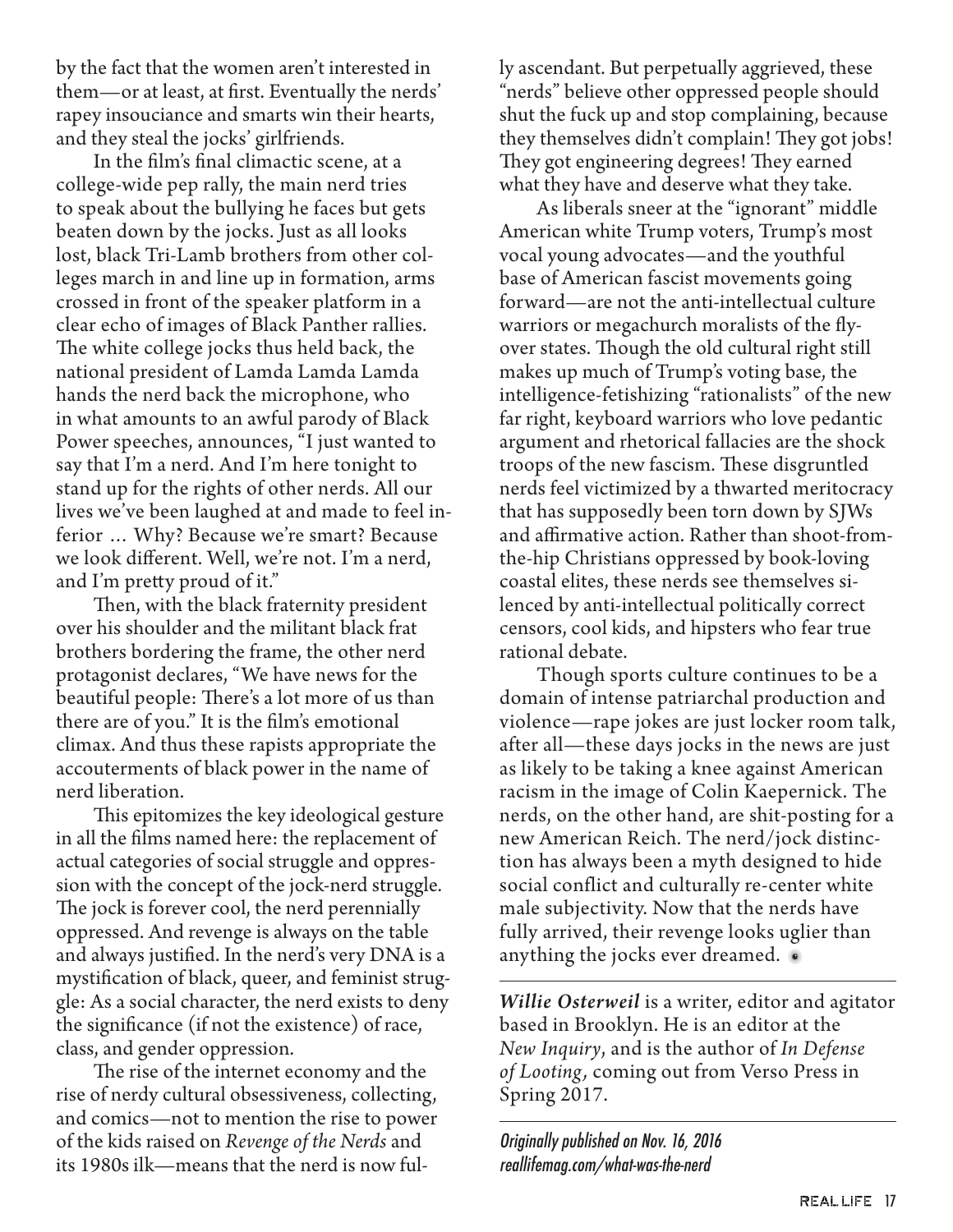# BROKEN WINDOWS BROKEN CODE BROKEN WINDOWS BROKEN CODE

The problem with predictive policing algorithms is not that they can "become" racist, but that they're imitating a racist system by R. JOSHUA SCANNELL

HIS YEAR, THE federal governm<br>nounced it will phase out its us<br>ly operated prisons. Many prog<br>heralded this as a victory. It is not. his year, the federal government announced it will phase out its use of all privately operated prisons. Many progressives have

Although for-profit prisons are transparently

evil, they house a very small percentage of people ensnared by American mass incarceration. The problem with for-profit prisons is prison, not profit. Without an accompanying effort to draw down the reach, power, and discretion of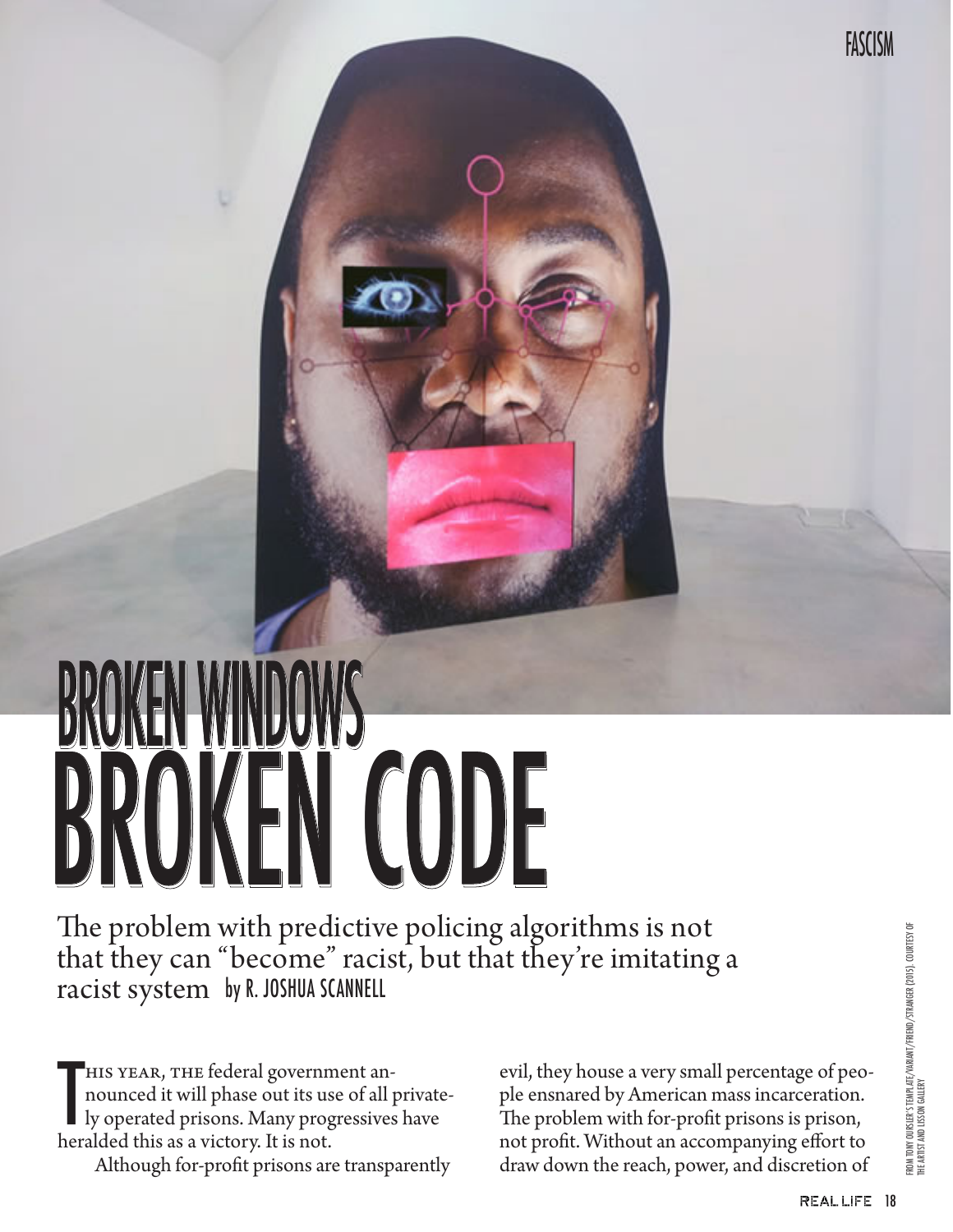criminal-justice institutions, the injuries these institutions inflict will be redistributed rather than redressed. When, for instance, federal courts have ordered states to reduce prison inmate populations, the effect has mainly been to increase the strain on already overburdened state and local courts, while inmates are merely reassigned from state to local jails or "resentenced" (as when judges retroactively change sentences after legal statutes change). In large states like California and Michigan, this has forced courts to "do more

with less" in expediting the criminal-justice process. That means that judges have had to industrialize how they sentence people.

Government, and especially the overburdened criminal justice system, is supposed to do two things at once: to be more economically efficient and more ethically just. That is where the U.S.'s most

spectacularly capitalized industry sector steps in: Silicon Valley caters to the fantasy that those two incompatible goals can be met through a commitment to data and a faith in the self-evident veracity of numbers.

This spirit animates a software company called Northpointe, based in the small, predominantly white town of Traverse City, in northern Michigan. Among other services, Northpointe provides U.S. courts with what it calls "automated decision support," a euphemism for algorithms designed to predict convicts' likely recidivism and, more generally, assess the risk they pose to "the community." Northpointe's stated goal is to "improve criminal justice decision-making," and they argue that their "nationally recognized instruments are validated, court tested and reliable."

Northpointe is trying to sell itself as in the best tradition of Silicon Valley startup fantasies. The aesthetic of its website is largely indistinguishable from every other software company pushing services like "integrated web-based

assessment and case management" or "comprehensive database structuring, and user-friendly software development." You might not even infer that Northpointe's business is to build out the digital policing infrastructure, were it not for small deviations the software-company-website norm, including a scrubber bar of logos from sheriffs' departments and other criminal-justice institutions, drop-down menu items like "Jail Workshops," and, most bizarrely, a picture of the soot-covered hands of a cuffed inmate. (Why

# **Silicon Valley caters to the fantasy that the incompatible goals of efficiency and ethical justice can be met through commitment to data.**

are those hands so dirty? Is the prisoner recently returned from fire camp? Is it in the interest of Northpointe to advertise the fact that convict labor fights California's wildfires?)

Moreover, in the Silicon Valley startup tradition, Northpointe has developed what it views as an objective, non-ideological data-driven model to deliver measurable benefits to a corner of the public sector in need of disruption. If only the police, the courts, and corrections departments had better data or a stronger grasp of the numbers—if only they did their jobs rationally and apolitically—we could finally have a fair criminal justice system. This is essentially the neoliberal logic of "smaller, smarter government," spearheaded in the U.S. by Bill Clinton and Al Gore, who ran a "reinventing government" task force as vice president, and it has defined what is regarded as politically permissible policy ever since.

But Northpointe's post-ideological fantasies have proved to be anything but in practice. At the end of May 2016, ProPublica published a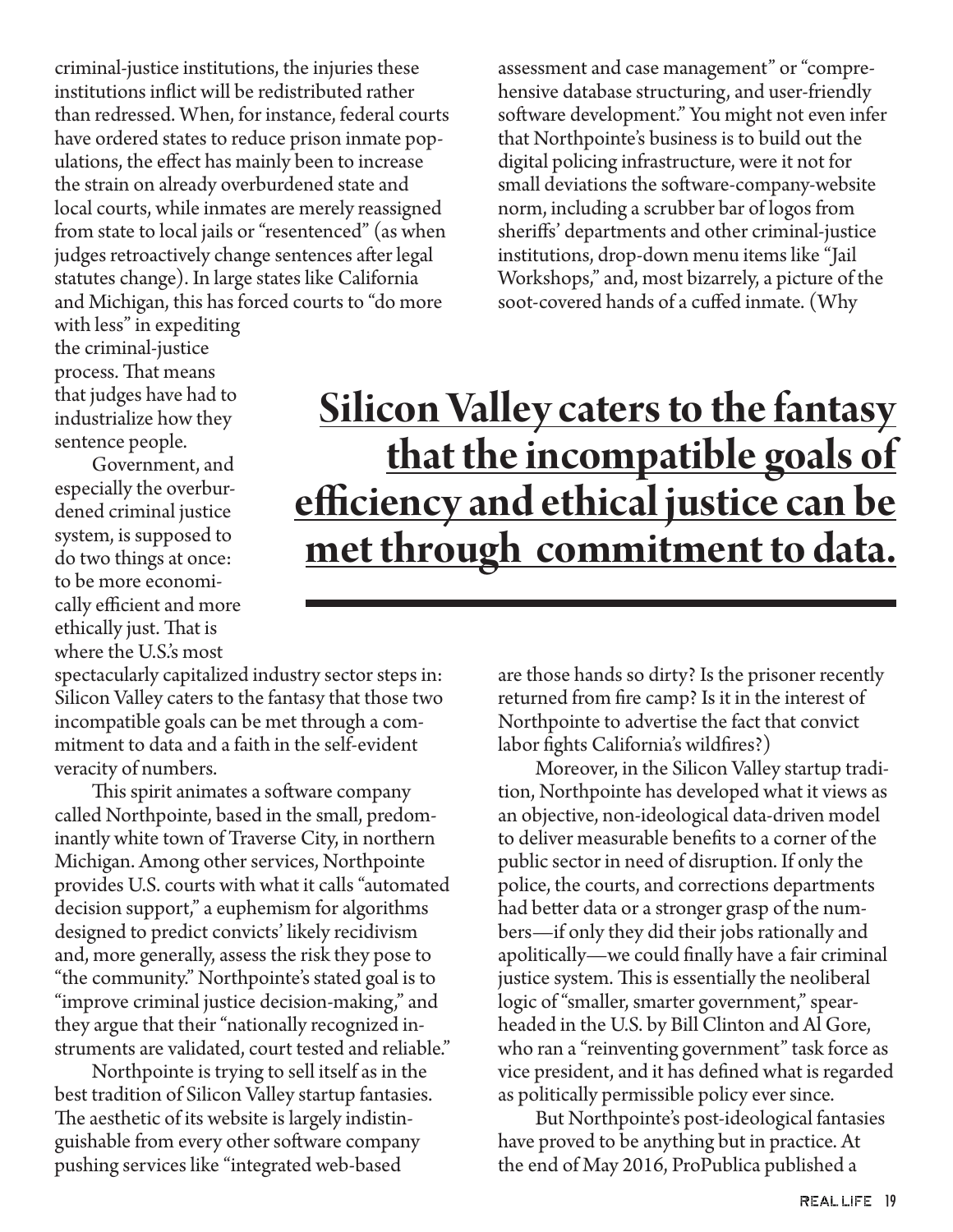thorough and devastating report that found that Northpointe's algorithms are inaccurate—in that they have assigned high risk values to people who are not recidivist—as well as racist, consigning a lot of brown, black, and poor white bodies to big houses under the cover of the company's faux-progressive rhetoric about "embracing community" and "advancing justice."

The ProPublica report confirmed the suspicions of many activists and critics that emerging technological approaches designed to streamline the U.S.'s criminal justice system and make it fairer might in fact do the opposite. Northpointe, of course, disputes ProPublica's analysis. In a letter to the publisher, they wrote that "Northpointe does not agree that the results of your analysis, or the claims being made based upon that analysis, are correct or that they accurately reflect the outcomes from the application of the model."

Of course, their model is proprietary, so it is impossible to know exactly how it works. ProPublica did manage to find that it is based on 137 Likert-scale questions that are broken down into 14 categories. Some of these have obvious relevance, like criminal history and gang membership. Others are specious and confusing, like leisure/recreation ("Thinking of your leisure time in the past few months … how often did you feel bored?"), social isolation ("I have never felt sad about things in my life"), and "criminal attitudes" ("I have felt very angry at someone or something").

Northpointe makes for an easy target for critics of predictive analytics in contemporary criminal justice. It's a for-profit company, with an inherent interest in expanding the state's carceral reach. Its business model depends on a criminal-justice system oriented toward perpetually churning people through its courts and being overburdened. The more overtaxed a court, the more attractive a program that can tell a judge how they ought to rule. But to blame mass incarceration on companies like Northpointe would be akin to blaming private prisons (which house about 11 percent of prisoners) for mass incarceration. The public sector may work with the private sector to outlay some costs and provide some services, but the government makes the market.

A common critique of algorithmic systems like Northpointe's is that they replicate existing bias. Because people program algorithms, their biases or motives get built in. It seems to follow, then, that were we to open up the algorithms, we could train them out of their prejudicial ignorance and thereby solve the problems of racism, sexism, queerphobia, and so on that are otherwise written invisibly into the source codes of everyday life. We may not to be able to reprogram humans to be unbiased, but we can rewrite algorithms.

But the problem with predictive policing goes beyond Northpointe or biased algorithms. Focusing on the algorithms relies on a delimited analysis of how power works: If only we could have woke programmers, then we would have woke systems. Swap out "programmers" for "cops" and you have a version of the "few bad apples" theory of policing, which ignores the way in which violence and repression are inherent and structural within law enforcement. The problem with predictive policing algorithms, and the fantasy of smart government it animates, is not that they can "become" racist, but that they were built on a law-enforcement strategy that was racist all along.

#### D 0

NORTHPOINTE IS EMBLEMATIC OF the sort of predictive and data-driven approaches that have become accepted commonsense policing practices, techniques such as hot-spot policing and situational awareness modeling. And while these methods are often presented as social or politically "neutral," there is an enormous body of research that has demonstrated repeatedly that they are not. But what made data-driven predictive policing seem like common sense?

To begin to answer that question, one must trace the disparate histories of predictive policing's component parts through a series of crises and conjunctions. Actuarial techniques like Northpointe's (or the older Level of Service Inventory–Revised, another recidivism-risk-as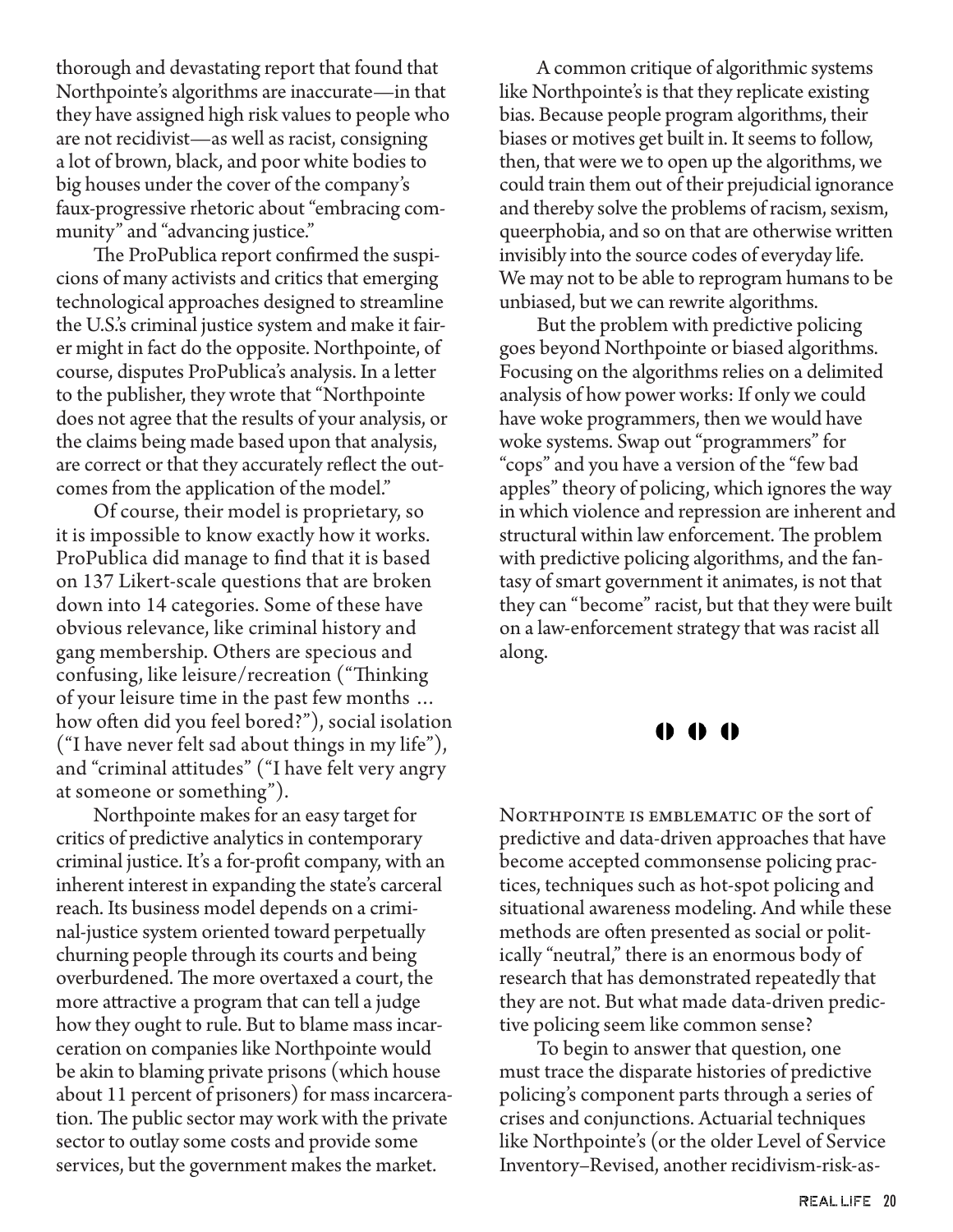sessment battery) emerge out of insurance companies' demand for risk management during the late 19th and early 20th centuries' chronic economic crises.

Two more pieces of the puzzle, biometrics and organized surveillance, emerge in the 18th and 19th centuries out of the shifting tactics for maintaining white supremacy in both southern slave plantations and northern cities. Simone Browne, for example, has shown that New York's colonial "lantern laws," which forbade unaccompanied black people from walking the streets at night without carrying a lit lantern, were originally instituted because of white fear of antislavery insurrection.

And lastly, statistical techniques of crime prediction come down to us through the early-20th century Chicago School of sociology, which swapped cruder theories of physically inherent racial difference for more refined spatio-cultural theories of industrial capitalist "social disorganization." These shored up sexuality and the color line as the key arbiters of cultural degradation, as in studies positing a "culture of poverty" that generates criminality. This is Roderick Ferguson's point in *Aberrations in Black* when he argues that "the Chicago School's construction of African American neighborhoods as outside heteropatriarchal normalization underwrote municipal government's regulation of the South Side, making African American neighborhoods the point at which both a will to knowledge and a will to exclude intersected."

All these histories are individually crucial. But there is a particular point when they all converged: at the 1993 election of Rudy Giuliani as mayor of New York City. A combination of white resentment against David Dinkins, the city's first black mayor; a referendum on Staten Island's secession from New York City; and incessant dog whistling about "improving the quality of life" in the city allowed Giuliani to win the mayoral race. The "quality of life" issue stemmed from the unprecedented spike in homelessness and poverty in the wake of the city's 1970s fiscal crisis. The racist political economy of New York City ensured that poverty and homelessness—coded as "disorder"—fell disproportionately to people of color.

None of this was accidental. Robert Moses was a key player in a power elite that famously engineered New York as an apartheid city in the 1950s and 1960s, just as many people of color were immigrating there, particularly from Puerto Rico and the American South. They were largely renters, living rent-gouged in the subdivided former homes of white families who had taken advantage of the GI Bill and home-loan programs to move to the suburbs. When New York City's industrial core collapsed in the 1960s, it devastated working class neighborhoods, where poverty skyrocketed and landlords systematically abandoned property. Aside from industry, black and Latinx workers had won the greatest labor victories and made the deepest inroads in the public sector. After the federal government induced the fiscal crisis of the '70s and crippled the municipal government, the city cut one-third of its workforce, further decimating the black and Latinx working and middle classes.

As the city sought to lure major corporate headquarters, financial houses, and wealthy real estate investors back from the suburbs in the 1980s, controlling this racially coded "disorder" became the city government's paramount concern. The police did this by combining a generalized ratcheting up of displays of spectacular violence meant to "retake" places like Tompkins Square Park from the queer and homeless communities that had set up there, with a "community policing" strategy that focused on outreach to "community leaders" to make the department more responsive. Dinkins' administration also made harassing black "squeegee men" a centerpiece of its crime fighting effort, a tactic that Giuliani, while campaigning, would point to as a matter of "restoring the quality of life." That was thinly veiled code for aggressively targeting the poor, people of color, queer people, sex workers, and teenagers as part of a general campaign to, as Police Strategy No. 5 put it, "reclaim the public spaces of New York."

This policing strategy "worked" in that, by the early 1990s, crime rates had begun to fall, real estate values skyrocketed, and "undesirable" populations had been pushed further to the margins. It also fomented the toxic electoral mood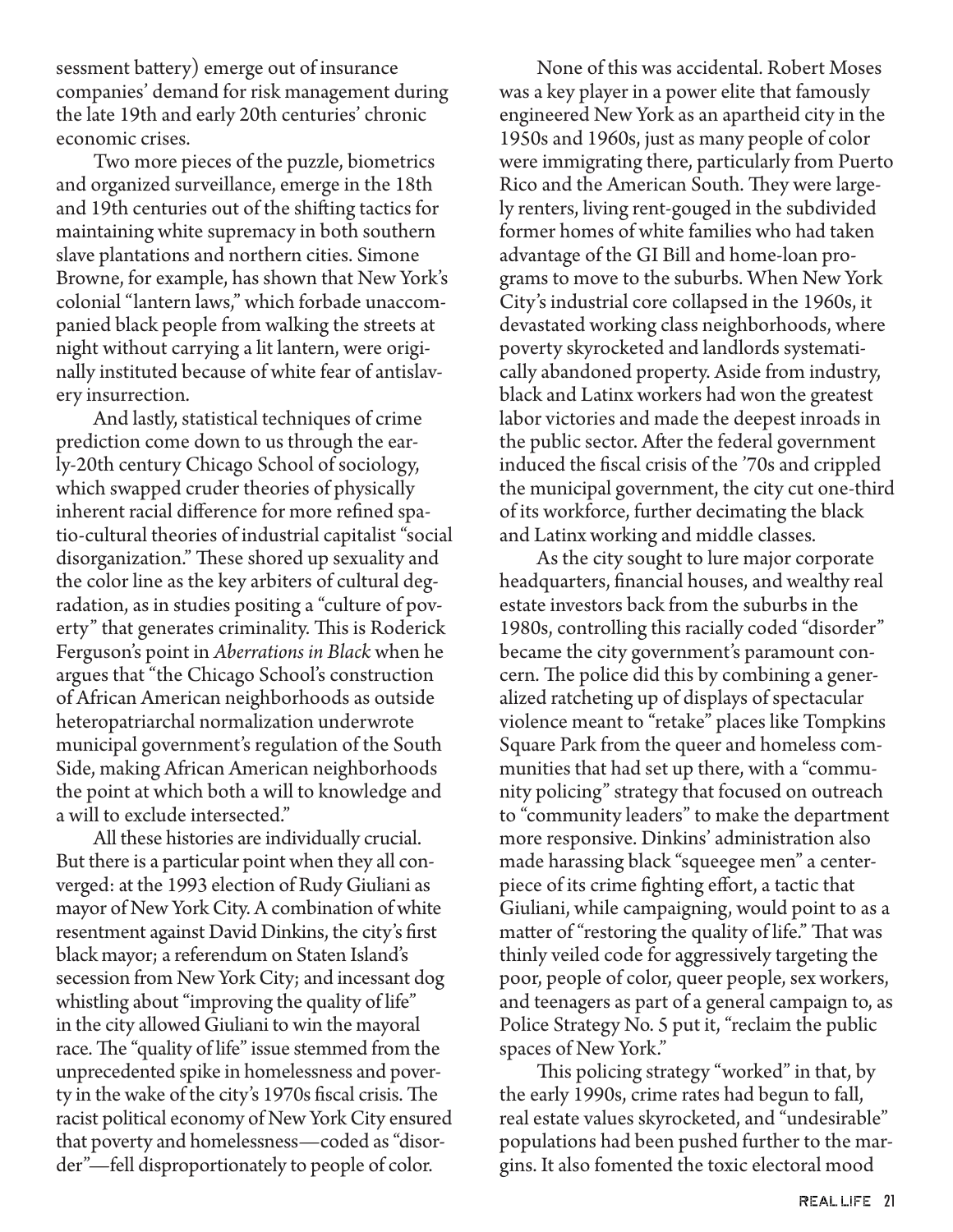that got Giuliani elected. He appointed William Bratton as police commissioner (the first of his two tours of duty in the position), and Bratton would implement the infamous policing strategy known as "Broken Windows."

Broken Windows is usually explained as the idea that police should rigorously enforce violations of small crimes with maximum penalties to both deter people from committing larger crimes and incapacitate people who cannot be deterred.

But while that is an accurate depiction of how Bratton and other backers have described the approach to the press, the actual Broken Windows theory, developed in the early 1980s and revised through the mid-1990s, is never so coherent. Critics (who have often been cops) have repeatedly pointed this out from the moment the *Atlantic* first published the article by James Q. Wilson and George L. Kelling that gave the approach its name in 1982. I

am partial to Rachel Herzing's recent description of Broken Windows in *Policing the Planet,* where she describes the theory as "not much of a theory at all," but rather "an incantation, a spell used by law enforcement, advocates, and social scientists alike to do everything from designing social service programs to training cops."

To the extent that Wilson and Kelling's case can be condensed into a logical argument, it is this: Reforms designed to address corruption and racism in American police departments have incapacitated their ability to fulfill the order-maintenance component of their mission. This crippled American cities in the 1970s by instilling a culture of disorder in the streets and a fatalist sense of impotency in police departments. To fix this, these reforms must be abolished. In their stead, police should walk around more than they drive, because it is hard to be scared of someone when they are in a car *(?)*. They should "kick ass" more than they issue summonses or arrests, because it is more efficient and the criminal justice system is broken *(??)*. They should use their

subjective judgment to decide who will be on the receiving end of this order maintenance, rather than defer to any legal regime *(???)*. They should do all this without worrying about whether what they do would stand up in a court of law, because the interests of the community far outweigh the individualized injustice that police may mete out *(????)*. That, plus a chilling nostalgia for Jim Crow and the befuddling decision to rest the entire scientific basis for their case on a study organized

# **Anybody can look at a map and see if there are more or fewer dots than before. More dots mean the cops are failing**

by Philip Zimbardo, who also ran the Stanford Prison Experiment (among the most unethical social science studies ever performed), gives the gist of the thing.

Even Bratton's second-in-command during his first stint as NYPD commissioner in the Giuliani years, Jack Maple, thought that the Broken Windows theory was bogus. He called it the "Busting Balls" theory of policing and said that it was the oldest and laziest one in the history of the profession. He thought that only academics who had never actually worked on the street could ever think it would effectively drive down crime. In practice, he argued, non-systematically attacking people and issuing threats would displace unwanted people to other neighborhoods, where they could continue to "victimize" innocents. Because Broken Windows did not advocate mass incapacitation through mass incarceration, Maple thought it ineffective.

So the strategy that Bratton implemented was not the Broken Windows detailed in the *Atlantic* essay. Nor was it, as it is sometimes de-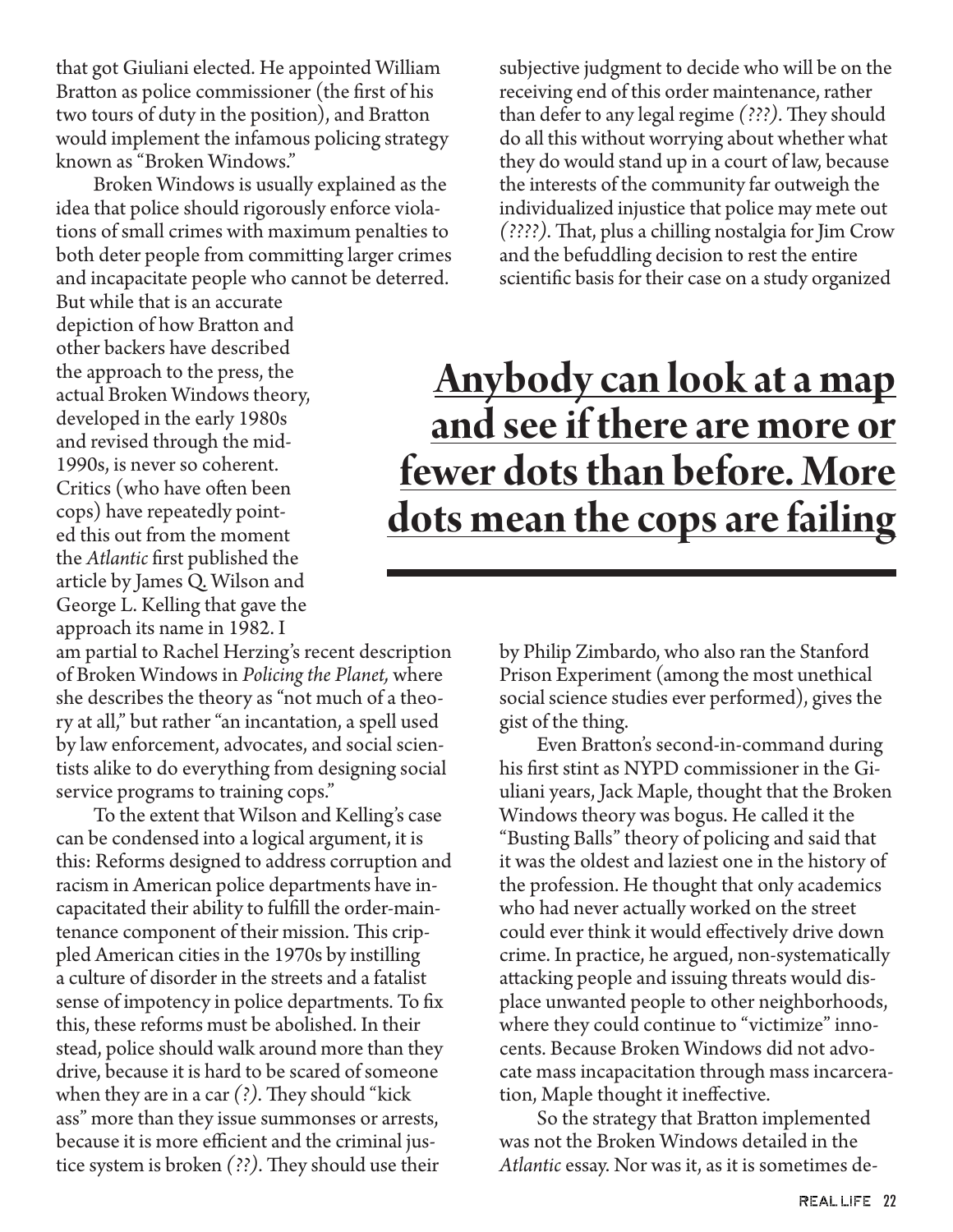scribed, a hardline interpretation of Wilson and Kelling's ideas. But Broken Windows theory did offer Bratton and Maple an intellectual scaffold for reversing what had been considered the best practices in policing for decades. Over more officers and equipment, Bratton and Maple wanted more intelligence. Broken Windows provided a reason to replace six-month or annual target benchmarks for reduction of "index crimes" (crimes reported in Part I of the FBI's Uniform Crime Reports: aggravated assault, forcible rape, murder, robbery, arson, burglary, larceny-theft, and motor-vehicle theft) with the monitoring of granular crime data on a geographic information system in near real time, to meet day-to-day targets for reductions in the full range of crimes, and not just the most serious.

What Bratton and Maple wanted was to build a digital carceral infrastructure, an integrated set of databases that linked across the various criminal-justice institutions of the city, from the police, to the court system, to the jails, to the parole office. They wanted comprehensive and real-time data on the dispositions and intentions of their "enemies," a term that Maple uses more than once to describe "victimizers" who "prey" on "good people" at their "watering holes." They envisioned a surveillance apparatus of such power and speed that it could be used to selectively target the people, places, and times that would result in the most good collars. They wanted to stay one step ahead, to know where "knuckleheads" and "predators" would be before they did, and in so doing, best look to the police department's bottom line. And they wanted it to be legal.

For this corporate restructuring of policing to be successful, they had to populate the city's databases with as many names as possible. But these institutions were reluctant to adopt new tech—for reasons of expediency (people hate learning new systems, especially when they are untested) as well as for moral reservations about automating criminal justice.

If Bratton and Maple could expand the number of arrests the system was handling, they could force the issue. By their own admission, they created a deliberate crisis in the accounting capacities of New York City's criminal justice

institutions to necessitate the implementation of digital technologies. For instance, they ordered enormous sweeps aimed at catching subway fare-beaters, in which the police charged everyone with misdemeanors instead of issuing warnings or tickets. This flooded the courts with more cases than they could handle and overwhelmed public defenders. To cope, the courts automated their paperwork and warrant-notifications system, and public defenders turned increasingly to plea deals. This piled up convictions, inflating the number of people with criminal records and populating interoperable databases.

Case information was then fed to the NYPD's warrant-enforcement squad, which could then organize their operations by density (where the most warrants were concentrated) rather than severity of the crime. Most warrants were served for jumping bail, a felony that many don't realize they are even committing. Faced with the prospect of abetting a felon, many people that the police questioned in the targeted enforcement areas were willing to give up their friends and acquaintances to stay out of trouble. The surveillance net expanded, and the data became more granular. Officers in areas with high concentrations of incidents, newly empowered to determine how to police an area based on their idea of how risky it was, would step up their aggression in poor, black, Asian, and Latino neighborhoods, in queer spaces, and in places where they believed sex workers did their jobs. It was, and is, Jim Crow all over again, but this time backed by numbers and driven by officers' whims.

#### $000$

By providing the framework for a massive increase in aggressive police behavior, Broken Windows made this possible. It gave a rationale for why officers should be permitted to determine criminal risk based on their own subjective interpretations of a scene in the moment rather than abiding strictly established protocols governing what was and was not within their jurisdiction.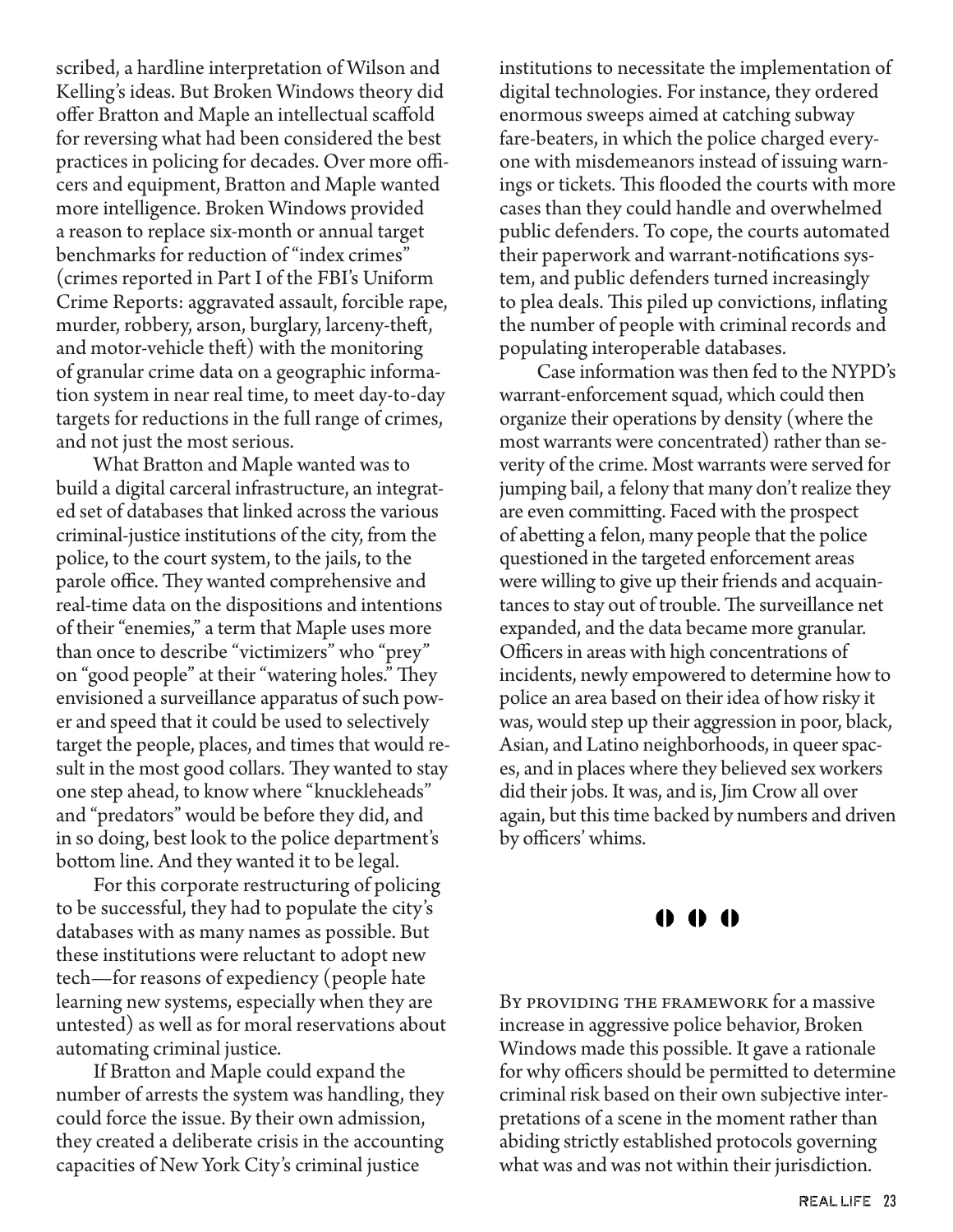This helped support the related notion that police officers should operate as proactive enforcers of order rather than reactive fighters of crime. That is, rather than strictly focus on responding to requests for help, or catching criminals after a crime occurred, Broken Windows empowered cops to use their own judgment to determine whether someone was doing something disorderly (say, selling loose cigarettes) and to remove them using whatever force they deemed appropriate. Broken Windows plus Zero Tolerance would equal an automated carceral state.

A carceral state is not a penal system, but a network of institutions that work to expand the state's punitive capacities and produce populations for management, surveillance, and control. This is distinct from the liberal imagination of law and order as the state redressing communal grievances against individual offenders who act outside the law. The target of the carceral state is not individuated but instead group-differentiated, which is to say organized by social structures like race, class, gender, sexuality, ability, and so on. As Katherine Beckett and Naomi Murakawa put it in "Mapping the Shadow Carceral State," the carceral "expansion of punitive power occurs through the blending of civil, administrative, and criminal legal authority. In institutional terms, the shadow carceral state includes institutional annexation of sites and actors beyond what is legally recognized as part of the criminal justice system: immigration and family courts, civil detention facilities, and even county clerks' offices."

In a liberal law-and-order paradigm, individuals violate norms and criminal codes; in the carceral state, racism, which Ruth Wilson Gilmore defines "specifically, is the state-sanctioned or extralegal production and exploitation of group-differentiated vulnerability to premature death" is the condition of possibility for "criminality." The political economic structures of a carceral state deliberately organize groups of people with stratified levels of precarity through mechanisms like red-lining, asset-stripping, predatory lending, market-driven housing policies, property-value funded schools, and so on.

The consequence of these state-driven political decisions is premature death: Poor peo-

ple, who in American cities are often also black, Latinx, Asian, and First Nation, are exposed to deadly environmental, political, sexual, and economic violence. Efforts to survive in deliberately cultivated debilitating landscapes are determined to be "criminal" threats to good order, and the people who live there are treated accordingly. Lisa Marie Cacho argues that the effect is social death: The "processes of criminalization regulate and regularize targeted populations, not only disciplining and dehumanizing those ineligible for personhood, but also presented them as ineligible for sympathy and compassion." This is how technically nonpunitive institutions become punitive in fact, as in immigration detention, civil diversion programs that subject bodies to unwanted surveillance and legal precarity, educational institutions that funnel children into a pipeline to prison, and civil-injunction zones that render traversing space a criminal act.

The carceral state's institutions and cadres are both public and private. For example, a company like Northpointe that develops tools designed to rationalize and expedite the process of imprisoning people, is not technically a part of any criminal justice institution, but it automates the mechanics of the carceral state. Securitas (née "Pinkerton") might not be a state agency, but it does the labor of securing the circulation of capital to the benefit of both corporations and governments.

#### $0<sub>0</sub>$

FOR ANY BUILDUP IN surveillance to be effective in sustaining a carceral state, the police must figure out how to operationalize it as a management strategy. The theoretical and legal superstructures may be in place for an expanded conception of policing, but without a rationalized command-and-control process to direct resources and measure effectiveness, there is little way to make use of the new data or assess whether the programs are accomplishing their mission of "driving down crime." In 1994, the NYPD came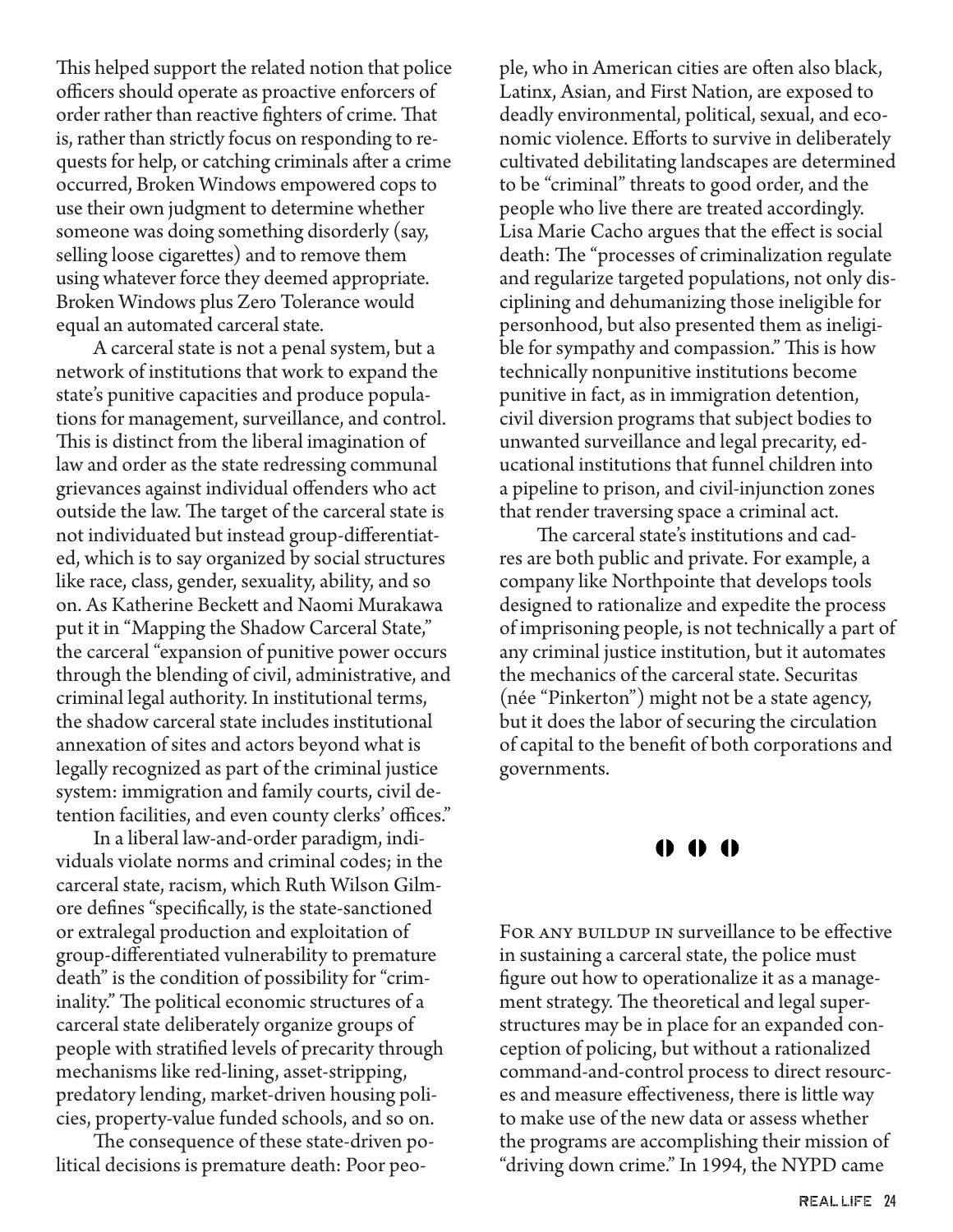up with CompStat to solve this problem, and we are living in its world.

Depending on who is recounting Comp-Stat's origin story, it stands for "Compare Statistics," "Computerized Statistics," or "Computer Statistics." This spread is interesting, since all three names imply different ideas about what computers do (as well as a total misunderstanding of what "statistics" are). Let's take these from least to most magical. "Compare Statis-

tics" designates computers as capable merely of the epistemological function of rapidly comparing information curated and interpreted by people. "Computerized Statistics" implies an act of ontological transformation: The information curated and interpreted by humans is turned into "Big Data" that only computers have the capability of interpreting. "Computer Statistics" instantiates, prima facie, an ontological breach, so that the information is collected, curated, and analyzed by computers for its own purposes rather than those of hu-

mans, placing the logic of data squarely outside human agency. These questions aren't just academic. The

Rand Corporation, in its 2013 report on predictive policing, devotes an entire section to dispelling "myths" that have taken hold in departments around the country in the wake of widespread digitization of statistical collection and analysis. Myths include: "The computer actually knows the future," "The computer will do everything for you," and "You need a high-powered (and expensive) model." On the spectrum of Compare Statistics to Computer Statistics, Rand's view is closest to Compare, but companies like Northpointe are at the other end. That industry believes itself to be in the business of building crystal balls.

And were one to embark on a project of separating out industry goals from the ideologies and practices of smart government, one would find it impossible. Massive tech companies like

Microsoft, IBM, Cisco Systems, and Siemens, as well as smaller, though no less heavy, hitters like Palantir, HunchLab, PredPol, and Enigma are heavily invested in making government "smarter." Microsoft and New York City have a profit-sharing agreement for New York City's digital surveillance system, called AWARE (the Automated Workspace for the Analysis of Real-Time Events), which has recently been sold to cities like Sao Pãolo and Oakland.

# **How do police determine which bodies must be policed? They do it based on what "feels" right to them**

CompStat sits at the fountainhead of an increasingly powerful movement advocating "responsive," "smart" government. It has become ubiquitous in large police departments around the world, and in the U.S., federal incentives and enormous institutional pressures have transferred the burden of proof from those departments that would adopt it to those departments that don't.

Major think tanks driving the use of big data to solve urban problems, like New York University's Center for Urban Science and Progress, are partially funded by IBM and the NYPD. Tim O'Reilly explicitly invokes Uber as an ideal model for government. McKinsey and Co. analysts advocate, in a Code for America book blurbed by Boris Johnson, that city government should collect and standardize data, and make it available for third parties, who can then use this to drive "significant increases in economic performance for companies and consumers, e*ven if this data doesn't directly benefit the public sector agency*." In the context of a carceral state, harassing and arresting poor people based on CompStat maps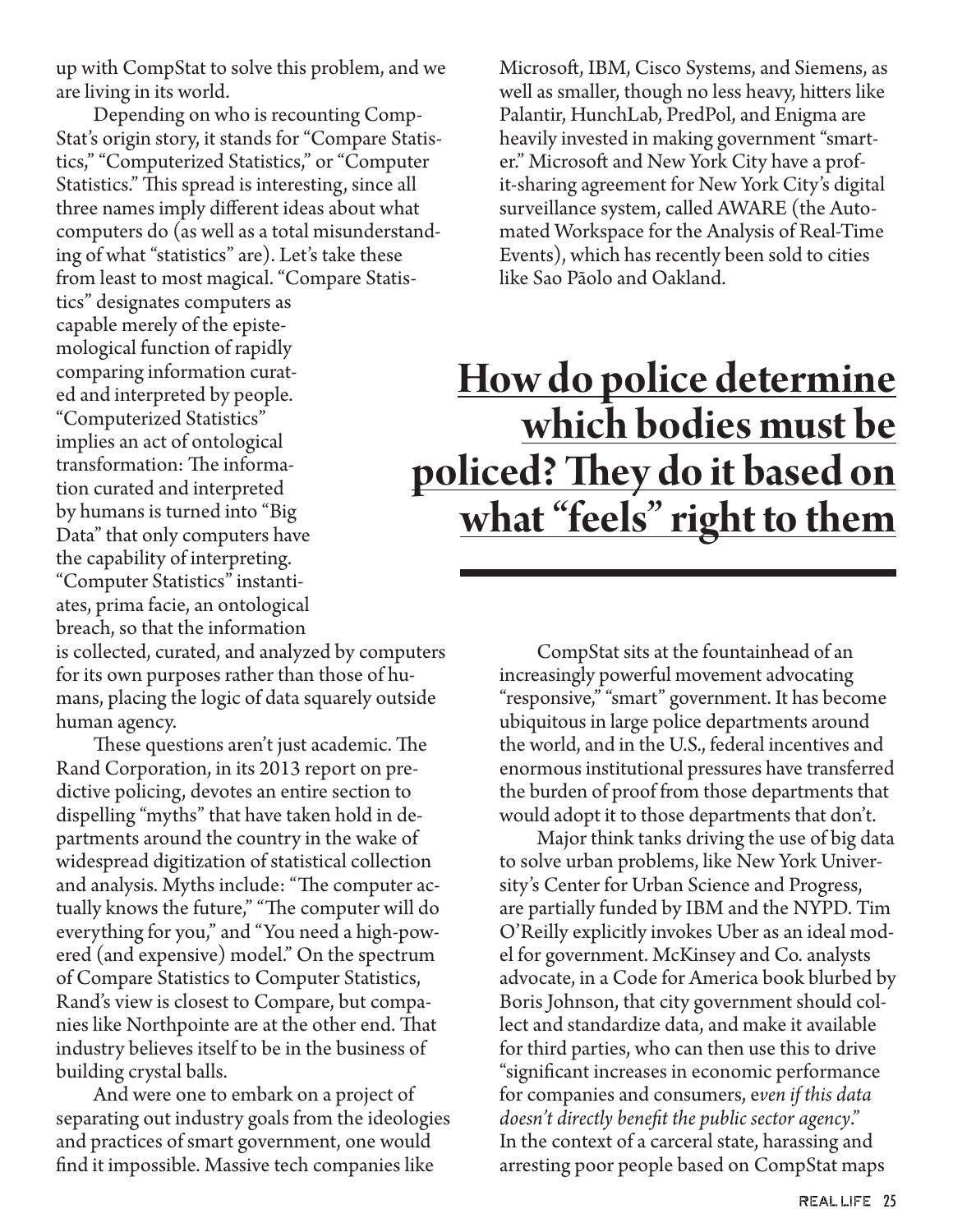delivers shareholder value for Microsoft, speculative material for some company whose name we don't know yet, and VC interest in some engineers who will promise that they can build "better" risk analytics algorithms than Northpointe.

A hybrid labor management system and data visualization platform, CompStat is patterned on post-Fordist management styles that became popular during the 1980s and early 1990s. Although it draws liberally from business methodologies like Six Sigma and Total Quality Management, it is most explicitly indebted to Michael Hammer and James Champy's *Re-engineering the Corporation,* which calls for implementing highend computer systems to "obliterate" existing lines of command and control and bureaucratic organization of responsibility. Instead of benchmarks and targets set atop corporate hierarchies in advance of production, Hammer and Champy advocate a flexible management style that responds, in real time, to market demands. Under their cybernetic model, the CEO (police commissioner) would watch franchisees' (precincts) performance in real time (CompStat meetings), in order to gauge their market value (public approval of police performance) and productivity (crime rates, arrest numbers).

Under CompStat, responsibility for performance and, in theory, strategy, devolves from central command to the middle managers (a.k.a. precinct commanders), who must keep their maps and numbers up to date and are promoted or ousted based on their ability to repeatedly hit target numbers (in their case, crime rates and arrests). Because the responsibility for constantly improving the bottom line has been transferred to the precinct commanders, they lean on their sergeants when the numbers are bad, and the

# **Numbers are treated as more real than social structures**

sergeants in turn lean on their patrol officers.

CompStat also gives police managers a simple, built-in way of easily telling whether or not their cops are doing their jobs. They can look at maps to see if they've changed. This simplicity has the added bonus for governments of providing easy "transparency," in that anybody can look at a map and see if there are more or fewer dots on it than there were a week ago. More dots mean the cops are failing. Fewer dots mean they're doing their job.

This appeals to the supposed technocratic center of American politics, which regards numbers as neutral and post-political. It lends apparent numerical legitimacy to suspicions among the privileged classes about where police ought to crack heads hardest. It also, in theory, saves money. You don't have to deploy cops where there aren't incidents.

CompStat is rooted in a sort of folk wisdom about what statistics are: uncomplicated facts from empirical reality that can be transformed automatically and uncontroversially into visual data. The crimes, the logic goes, are simply happening and the information, in the form of incident reports, is already being collected; it merely should be tracked better. Presumably, CompStat merely performs this straightforward operation in as close to real time as possible. Departments can then use these "statistics" to make decisions about deployment, which can be targeted at spaces that are already "known" to have a lot of crime.

But this overlooks the methodological problems about how data is to be interpreted as well as the ways in which the system feeds back into itself. Statistics are not raw data. Proper statistics are deliberately curated samples designed to reflect broad populational trends as accurately as possible so that, when subjected to rigorous mathematical scrutiny, they might reveal descriptive insights about the composition of a given group or inferential insights about the relationships between different social variables. Even in the best of cases, statistics are so thoroughly socially constructed that much of social science literature is devoted to debating their utility.

When CompStat logs arrest information in a server and overlays it on a map, that is not statis